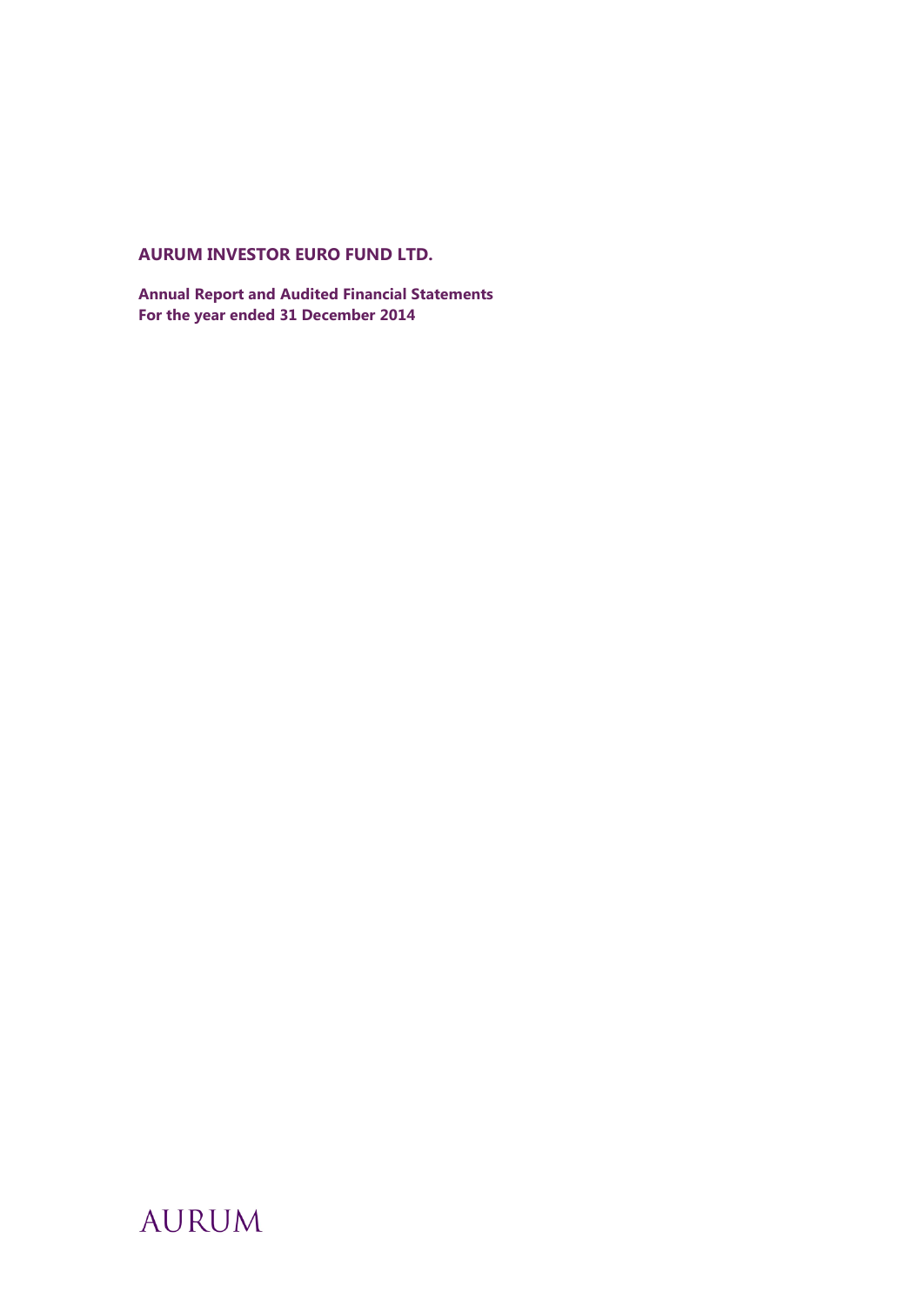## **Annual Report and Audited Financial Statements contents**

|                                                                                                                           | Page      |
|---------------------------------------------------------------------------------------------------------------------------|-----------|
| Directors and service providers                                                                                           | $1 - 2$   |
| Directors' report                                                                                                         | 3         |
| Independent Auditors' report                                                                                              | 4         |
| Portfolio Statement as at 31 December 2014                                                                                | 5         |
| Statement of Comprehensive Income for the year ended 31 December 2014                                                     | 6         |
| Statement of Financial Position as at 31 December 2014                                                                    | 7         |
| Statement of Changes in Net Assets Attributable to Holders of Participating Shares<br>for the year ended 31 December 2014 | 8         |
| Statement of Cash Flows for the year ended 31 December 2014                                                               | 9         |
| Notes to the Financial Statements                                                                                         | $10 - 19$ |

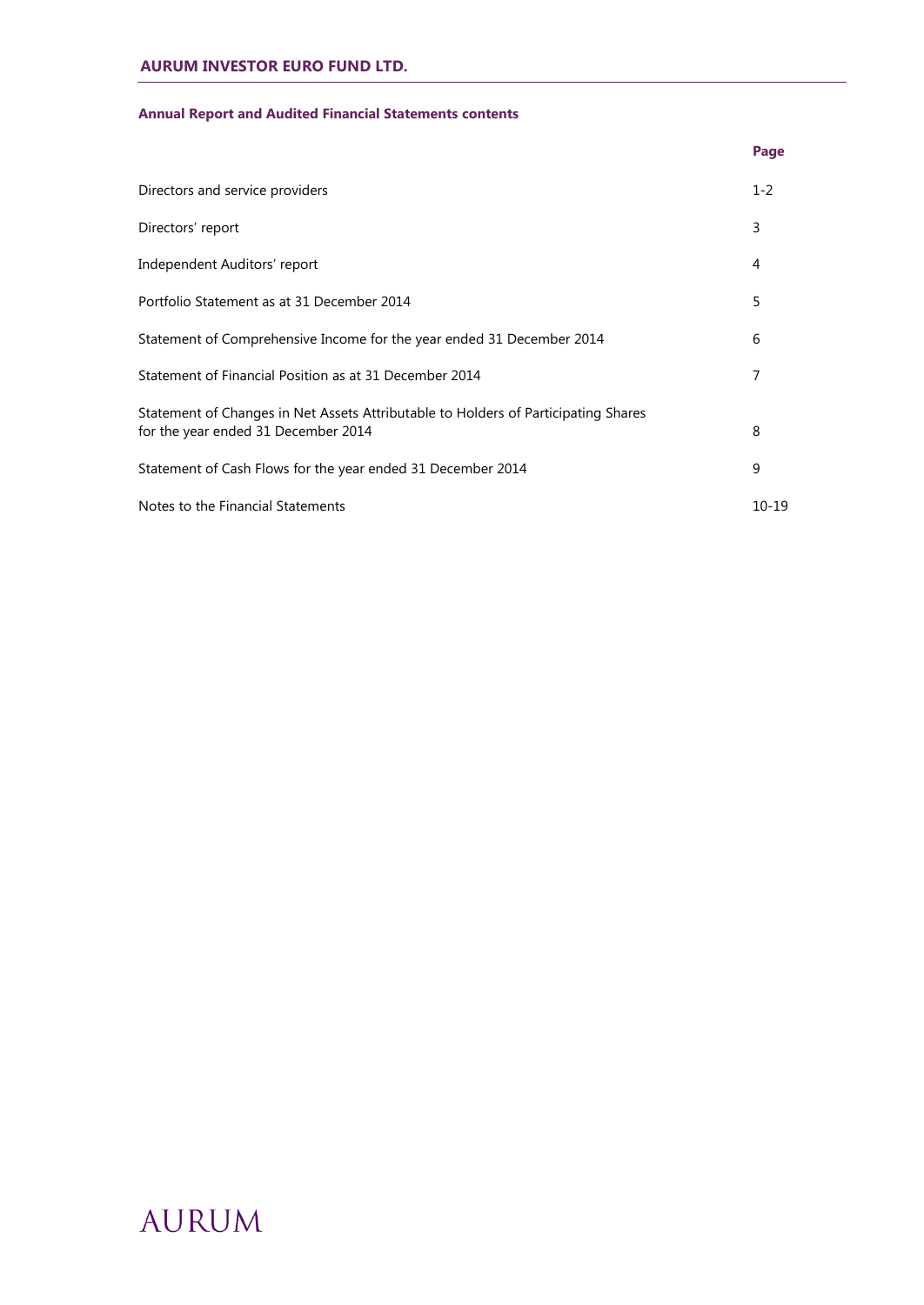| Company                                                     | Aurum Investor Euro Fund Ltd.<br>Aurum House<br>35 Richmond Road<br>Hamilton HM 08<br>Bermuda                                                 |
|-------------------------------------------------------------|-----------------------------------------------------------------------------------------------------------------------------------------------|
| <b>Directors</b>                                            | Dudley R Cottingham<br>Tina Gibbons<br>Adam Hopkin<br>Christopher C Morris<br>Clifford J Gundle<br>Meliosa O'Caoimht                          |
|                                                             | Bronwyn Wright+<br>*Independent Directors in accordance with Irish Stock Exchange listing requirements for Investment Funds                   |
| Promoter<br>& Investment Adviser                            | Aurum Fund Management Ltd.<br>Aurum House<br>35 Richmond Road<br>Hamilton HM 08<br>Bermuda                                                    |
| Custodian                                                   | Northern Trust Fiduciary Services (Ireland) Limited<br>George's Court<br>54-62 Townsend Street<br>Dublin 2<br>Ireland                         |
| Administrator<br>Sub-Registrar and<br><b>Transfer Agent</b> | Northern Trust International Fund Administration Services (Ireland) Limited<br>George's Court<br>54-62 Townsend Street<br>Dublin 2<br>Ireland |
| Bermuda Administrator,<br>Registrar & Secretary             | Global Fund Services Ltd.<br><b>Century House</b><br>16 Par-la-Ville Road<br>Hamilton HM 08<br>Bermuda                                        |
| Auditor                                                     | <b>KPMG</b><br><b>Chartered Accountants</b><br>1 Harbourmaster Place<br><b>International Financial Services Centre</b><br>Dublin 1<br>Ireland |
| Sponsoring Member<br>for Bermuda Stock<br>Exchange          | Continental Sponsors Ltd.<br>Century House<br>16 Par-la-Ville Road<br>Hamilton HM 08<br>Bermuda                                               |

## **Directors and service providers**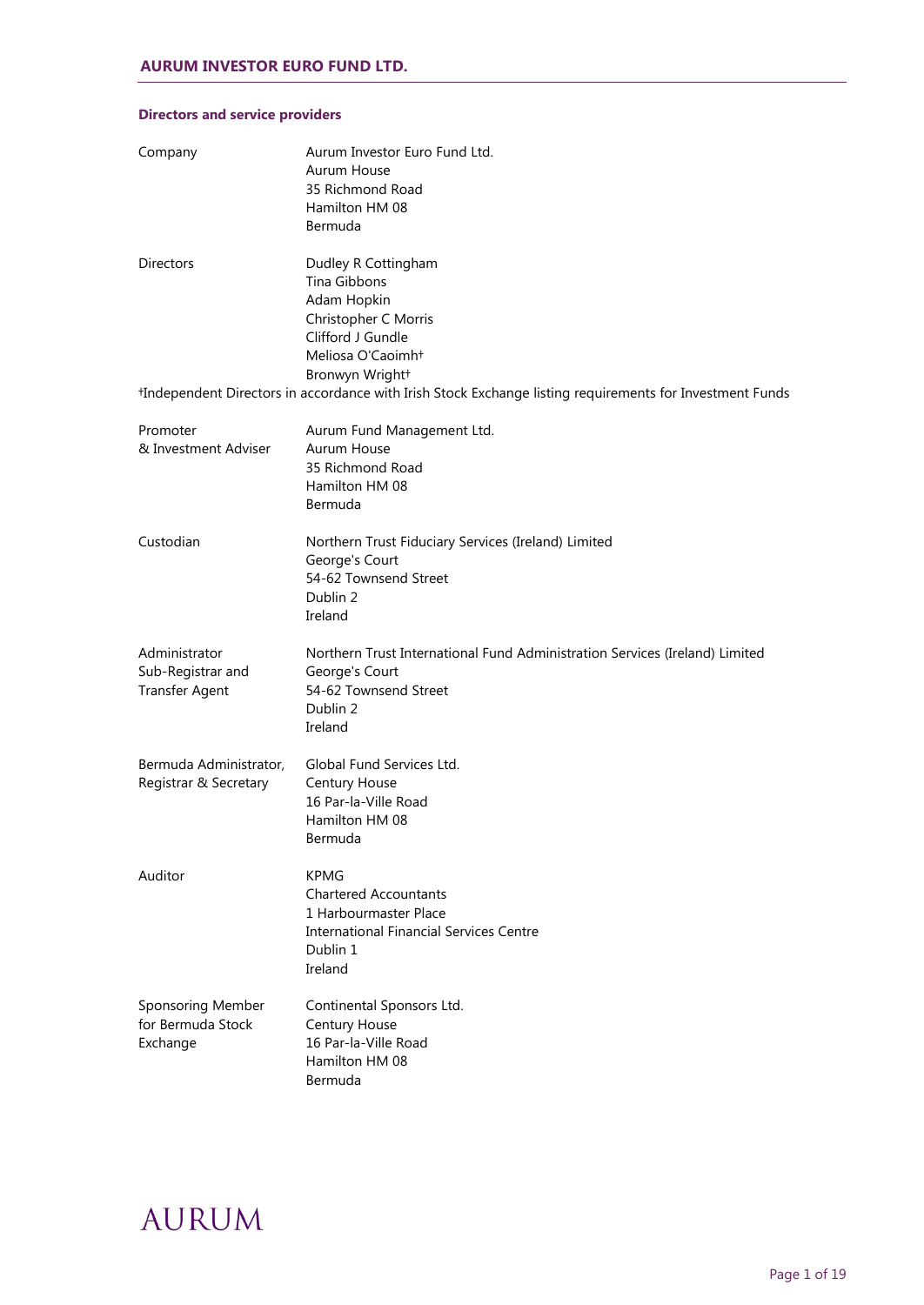## **Directors and service providers (continued)**

| Sponsoring Member<br>for Irish Stock<br>Exchange | J&E Davy<br>Davy House<br>49 Dawson Street<br>Dublin 2<br>Ireland                                                  |
|--------------------------------------------------|--------------------------------------------------------------------------------------------------------------------|
| Bermuda Legal Advisers                           | Conyers Dill & Pearman Limited<br>Clarendon House<br>2 Church Street<br>PO Box HM 666<br>Hamilton HM CX<br>Bermuda |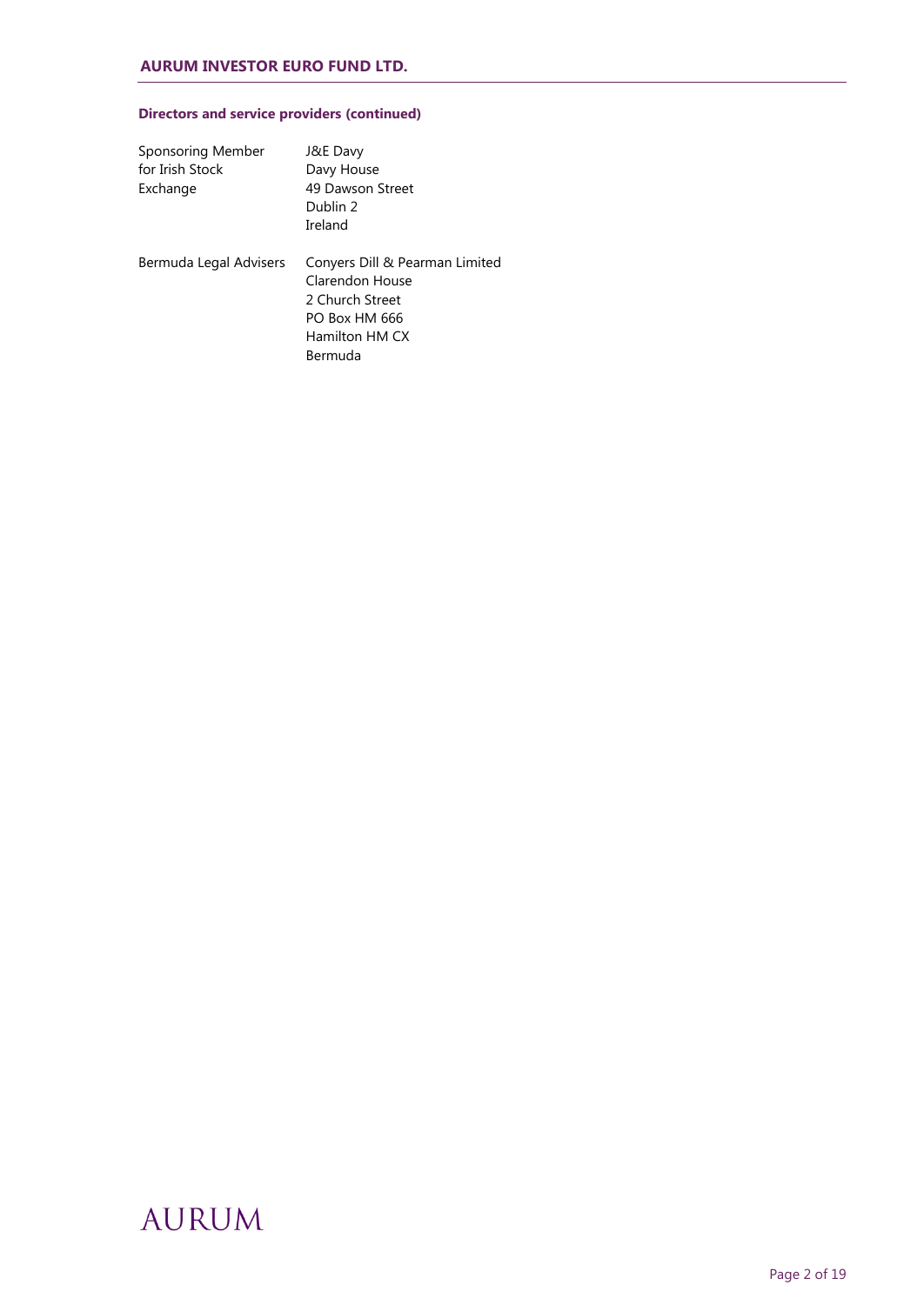## **Directors' report**

The Directors have the pleasure to present the audited financial statements of Aurum Investor Euro Fund Ltd. (the "Company") for the year ended 31 December 2014 and report as set out herein in respect of matters required by the Irish Stock Exchange and Bermuda Stock Exchange listing regulations.

### Principal Material Changes

On 26 March 2014, the Directors approved an amendment to the Investment Advisory Agreement, with effect from 31 March 2014, enabling certain expenses to be paid by the Company rather than by Aurum Investor Fund Ltd. (the "Master Fund"). Also, on the same date, an amendment to the bye-laws of the Company was adopted allowing the renaming of the existing Participating Shares to "Standard Euro Share Class Restricted" shares and authorising the issuance of "Standard Euro Share Class Unrestricted" shares, "Professional Euro Share Class Restricted" shares and "Professional Euro Share Class Unrestricted" shares in order to enhance the range of shares offered to investors; these share classes are collectively referred to as "Participating Shares". As at 31 December 2014 no Standard Euro Share Class Unrestricted shares, Professional Euro Share Class Restricted shares or Professional Euro Share Class Unrestricted shares were in issue. The prospectus was, accordingly, updated to include additional disclosures applicable to holders of Participating Shares designated as 'Unrestricted' and related investment restrictions. There have been no other material changes in the objectives, strategies or key service providers of the Company during the year ended 31 December 2014.

#### Principal Activities

At 31 December 2014 the Net Asset Value ("NAV") per Participating Share for each class of share were as follows:

|                                      | <b>NAV per Participating Share</b> |            |
|--------------------------------------|------------------------------------|------------|
| <b>Share Class</b>                   | 31/12/2014                         | 31/12/2013 |
| Standard Euro Share Class Restricted | € 132.33                           | € 131.01   |

The Company is a Feeder Fund which invests solely, apart from currency hedging, in the Participating Shares of the Master Fund. The Company's investment objective is to achieve long term capital growth by investing its assets in Participating Shares of the Master Fund.

The Company's performance is allied with the performance of the Master Fund. The Performance Review, the Market Review and Outlook for the Master Fund for the year ended 31 December 2014, contained within the annual report of the Master Fund, are appended to the Company's financial statements.

#### Remuneration

The Directors are considered to be the only identified staff for the purposes of the European Union (Alternative Investment Fund Managers) Regulations 2013. The Directors are entitled to remuneration for their services from the Master Fund, please refer to the accompanying Master Fund financial statements for details of remuneration paid to the Directors.

#### Connected parties

Transactions carried out with the Company by the Administrator, Investment Adviser, Custodian and Directors ("connected parties") must be carried out as if negotiated at arm's length. Transactions must be in the best interests of the Shareholders.

The Directors are satisfied all transactions with connected parties entered into during the year were conducted at arm's length prices.

### Thanks

We thank the Shareholders for their support and look forward to further opportunities for continued growth.

**Director** 21 April 2015

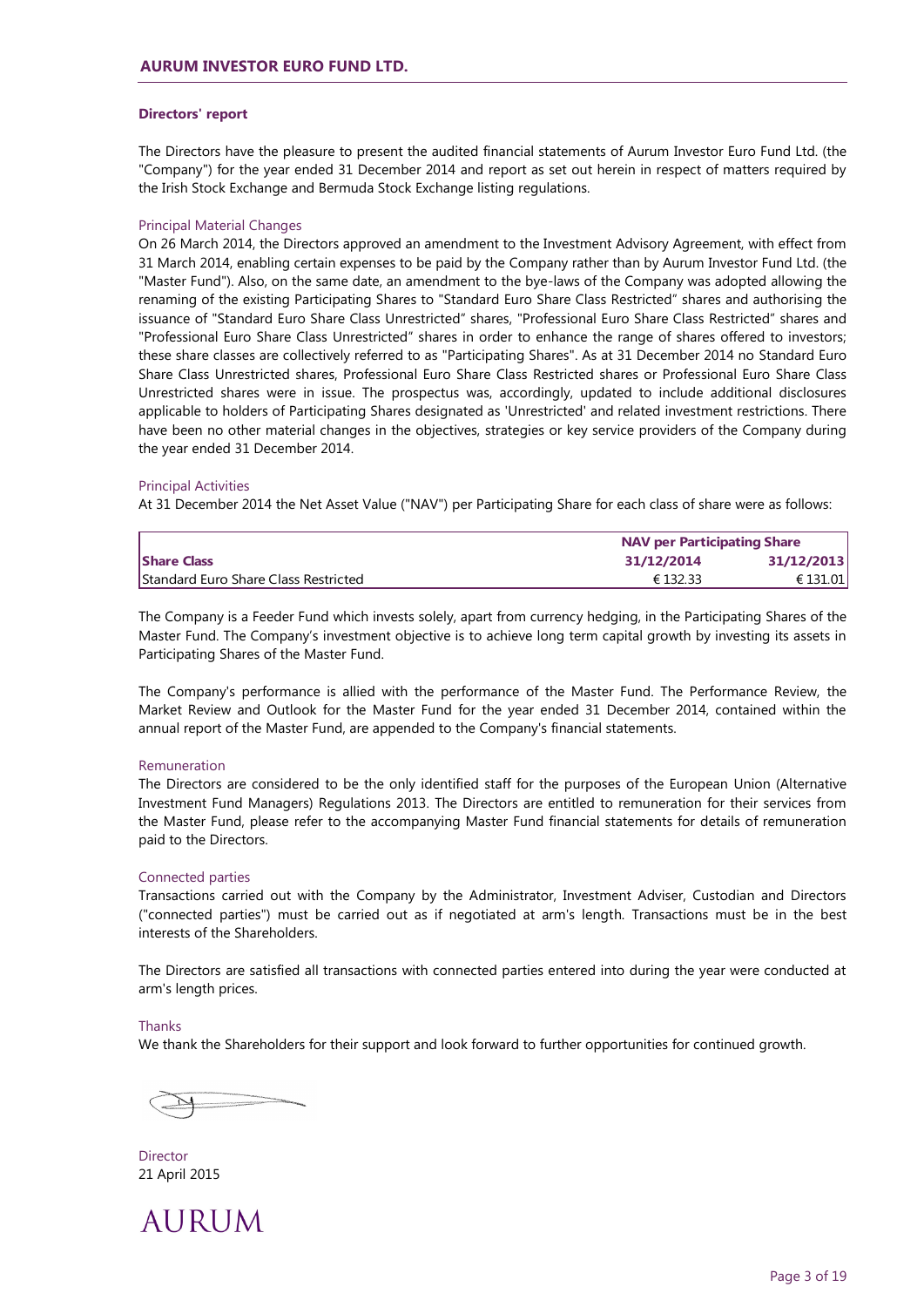## **Independent Auditors' Report to the Shareholders of Aurum Investor Euro Fund Ltd.**

We have audited the accompanying financial statements of Aurum Investor Euro Fund Ltd. (the "Company") for the year ended 31 December 2014, which comprise the Statement of Comprehensive Income, the Statement of Financial Position, the Statement of Changes in Net Assets Attributable to Holders of Participating Shares, the Statement of Cash Flows for the year then ended, and notes, comprising a summary of significant accounting policies and other explanatory information.

#### Directors' Responsibility for the Financial Statements

The Directors are responsible for the preparation and fair presentation of these financial statements in accordance with International Financial Reporting Standards, and for such internal control as they determine necessary to enable the preparation of financial statements that are free from material misstatement, whether due to fraud or error.

#### Auditors' Responsibility

Our responsibility is to express an opinion on these financial statements based on our audit. We conducted our audit in accordance with International Standards on Auditing. Those standards require that we comply with ethical requirements and plan and perform the audit to obtain reasonable assurance about whether the financial statements are free from material misstatement.

An audit involves performing procedures to obtain audit evidence about the amounts and disclosures in the financial statements. The procedures selected depend on our judgment, including the assessment of the risks of material misstatement of the financial statements, whether due to fraud or error. In making those risk assessments, we consider internal control relevant to the entity's preparation and fair presentation of the financial statements in order to design audit procedures that are appropriate in the circumstances, but not for the purpose of expressing an opinion on the effectiveness of the entity's internal control. An audit also includes evaluating the appropriateness of accounting policies used and the reasonableness of accounting estimates made by management, as well as evaluating the overall presentation of the financial statements.

We believe that the audit evidence we have obtained is sufficient and appropriate to provide a basis for our audit opinion.

#### **Opinion**

In our opinion, the financial statements present fairly, in all material respects, the financial position of the Company as at 31 December 2014, and its financial performance and its cash flows for the year then ended in accordance with International Financial Reporting Standards.

 $HPM$ 

KPMG 1 Harbourmaster Place International Financial Services Centre Dublin 1 Ireland 21 April 2015

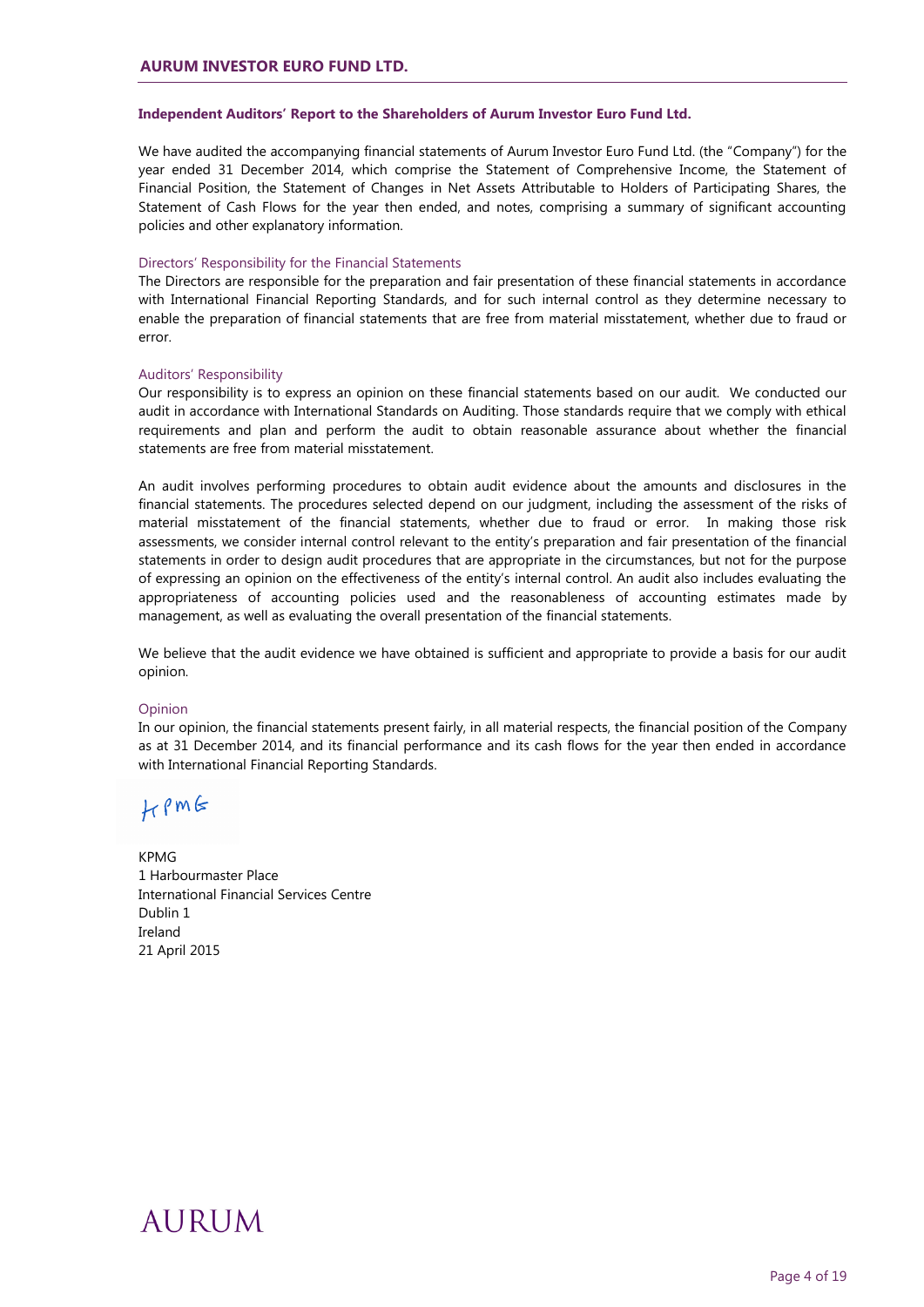## **Portfolio Statement**

as at 31 December 2014

|                          | 31 December 2014 |                           | 31 December 2013 |                 |                        |                  |
|--------------------------|------------------|---------------------------|------------------|-----------------|------------------------|------------------|
|                          | Nominal holding  |                           |                  | Nominal holding |                        |                  |
|                          |                  | of shares Fair Value<br>€ | % of NAV<br>$\%$ | of shares       | <b>Fair Value</b><br>€ | % of NAV<br>$\%$ |
| Aurum Investor Fund Ltd. | 18,572           | 5,778,297                 | 103.69%          | 26.681          | 7,156,375              | 97.64%           |
| Other assets             |                  | 690,353                   | 12.39%           |                 | 1,882,901              | 25.69%           |
| Total assets             |                  | 6,468,650                 | 116.08%          |                 | 9,039,276              | 123.33%          |
| Other liabilities        |                  | (895, 993)                | (16.08%)         |                 | (1,709,975)            | (23.33%)         |
| Total net assets         |                  | 5,572,657                 | 100.00%          |                 | 7,329,301              | 100.00%          |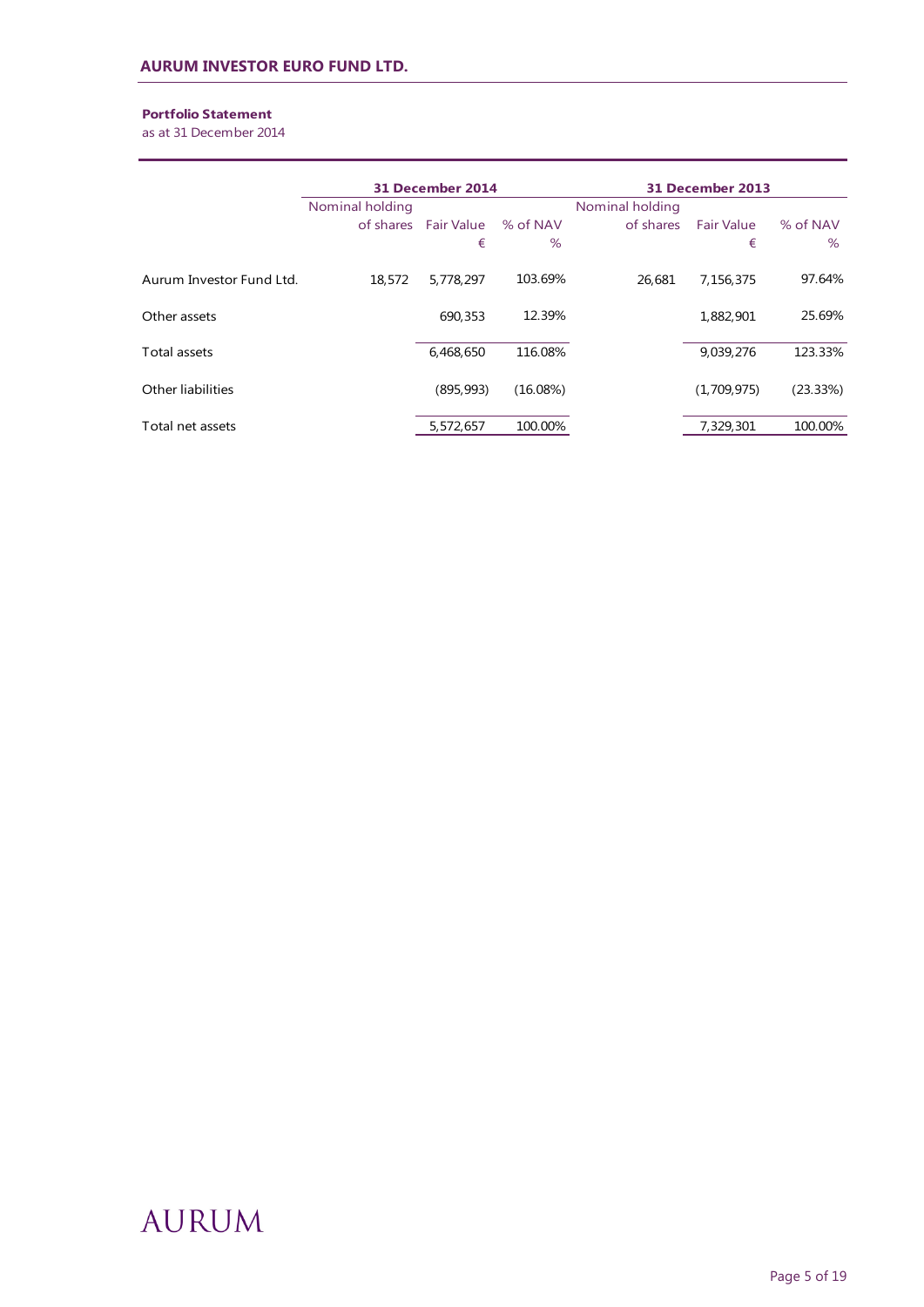## **Statement of Comprehensive Income**

for the year ended 31 December 2014

| 2013    |                                                                                     | 2014    |
|---------|-------------------------------------------------------------------------------------|---------|
| €       | note                                                                                | €       |
|         |                                                                                     |         |
|         | Gains from financial assets at fair value through profit or loss                    |         |
| 263,374 | Net gain on investments<br>2, 11                                                    | 143,195 |
| 263,374 | <b>Total revenue</b>                                                                | 143,195 |
|         |                                                                                     |         |
|         | <b>Operating expenses</b>                                                           |         |
|         | 3<br>- Investment Adviser fees                                                      | 93,773  |
| 1,763   | Net interest expense                                                                | 181     |
| 1,763   | Total operating expenses                                                            | 93,954  |
|         |                                                                                     |         |
|         | Change in net assets attributable to holders of Participating Shares resulting from |         |
| 261.611 | operations                                                                          | 49,241  |

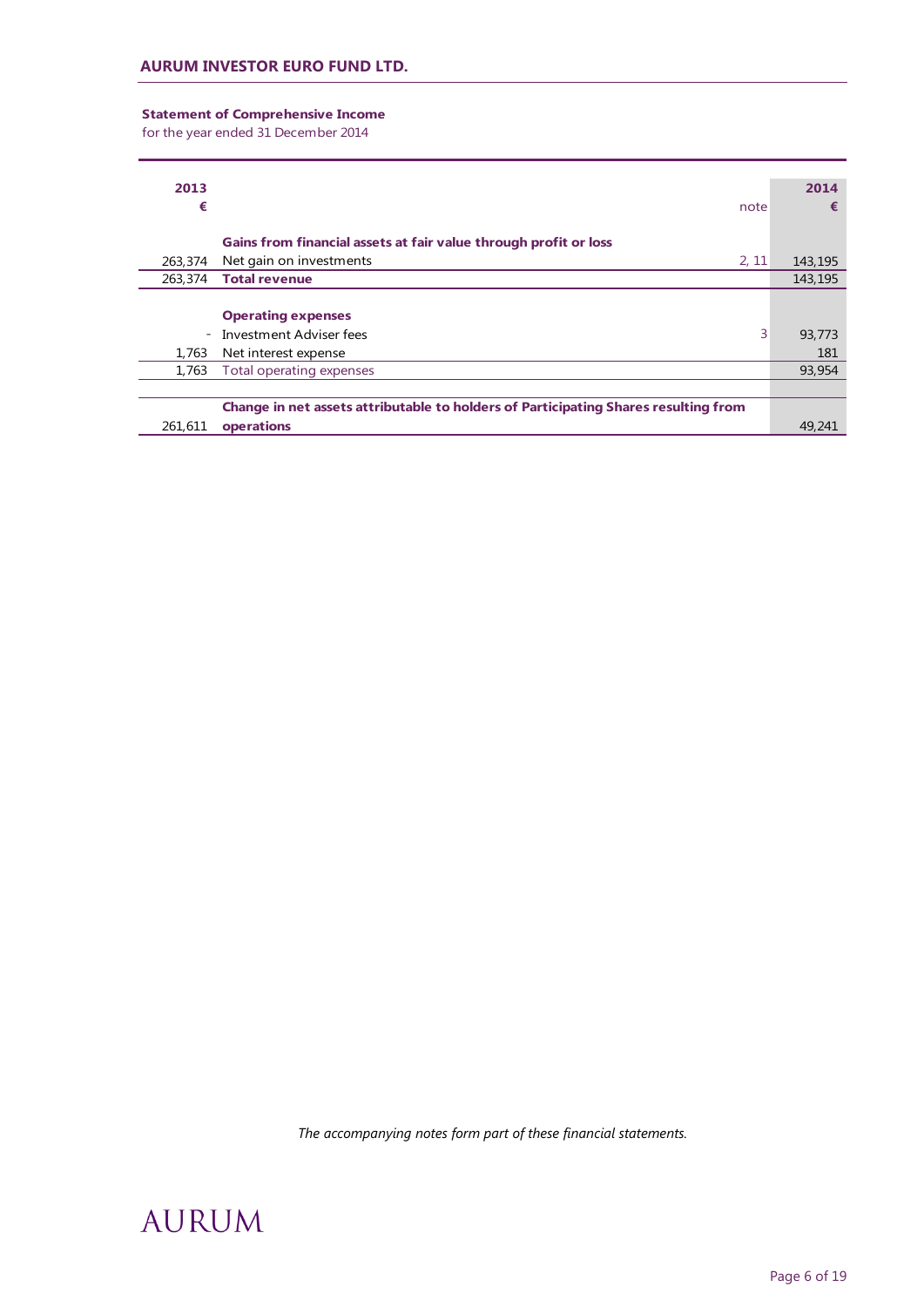**Statement of Financial Position**

as at 31 December 2014

| 2013 |                                                                                       | 2014           |
|------|---------------------------------------------------------------------------------------|----------------|
| €    | note                                                                                  | €              |
|      | <b>Assets</b>                                                                         |                |
|      | Financial assets at fair value through profit or loss                                 |                |
|      | 7,156,375 Investments at fair value<br>2, 10                                          | 5,778,297      |
|      | 48,548 Unrealised appreciation in forward foreign exchange contracts<br>9             | 5,527          |
|      | Financial assets measured at amortised cost                                           |                |
|      | 1,834,353 Cash and cash equivalents<br>2                                              | 684,826        |
|      | 9,039,276 Total assets                                                                | 6,468,650      |
|      |                                                                                       |                |
|      | <b>Liabilities</b>                                                                    |                |
|      | Financial liabilities at fair value through profit or loss                            |                |
|      | Unrealised depreciation in forward foreign exchange contracts<br>9                    | 115,245        |
|      | Financial liabilities measured at amortised cost                                      |                |
|      | - Investment Adviser fees payable<br>3                                                | 9,305          |
|      | - Bank overdraft<br>2, 6                                                              | 771,443        |
|      | 1,709,975 Subscriptions to shares not yet allotted                                    |                |
|      | Total liabilities (excluding amounts attributable to holders of                       |                |
|      | 1,709,975 Participating Shares)                                                       | 895,993        |
|      |                                                                                       |                |
|      | 5<br>7,329,301 Net assets attributable to holders of Participating and Sponsor Shares | 5,572,657      |
|      |                                                                                       |                |
|      | 7,329,299 Net assets attributable to holders of Participating Shares<br>5             | 5,572,655      |
|      |                                                                                       |                |
|      | <b>Equity</b>                                                                         |                |
|      | 5<br>2 Net assets attributable to holders of Sponsor Shares                           | 2              |
|      | 2 Total Equity                                                                        | $\overline{2}$ |

These financial statements were approved by the Directors on 21 April 2015 and signed on their behalf by:

Director Director 21 April 2015 21 April 2015

 $CUL$ 

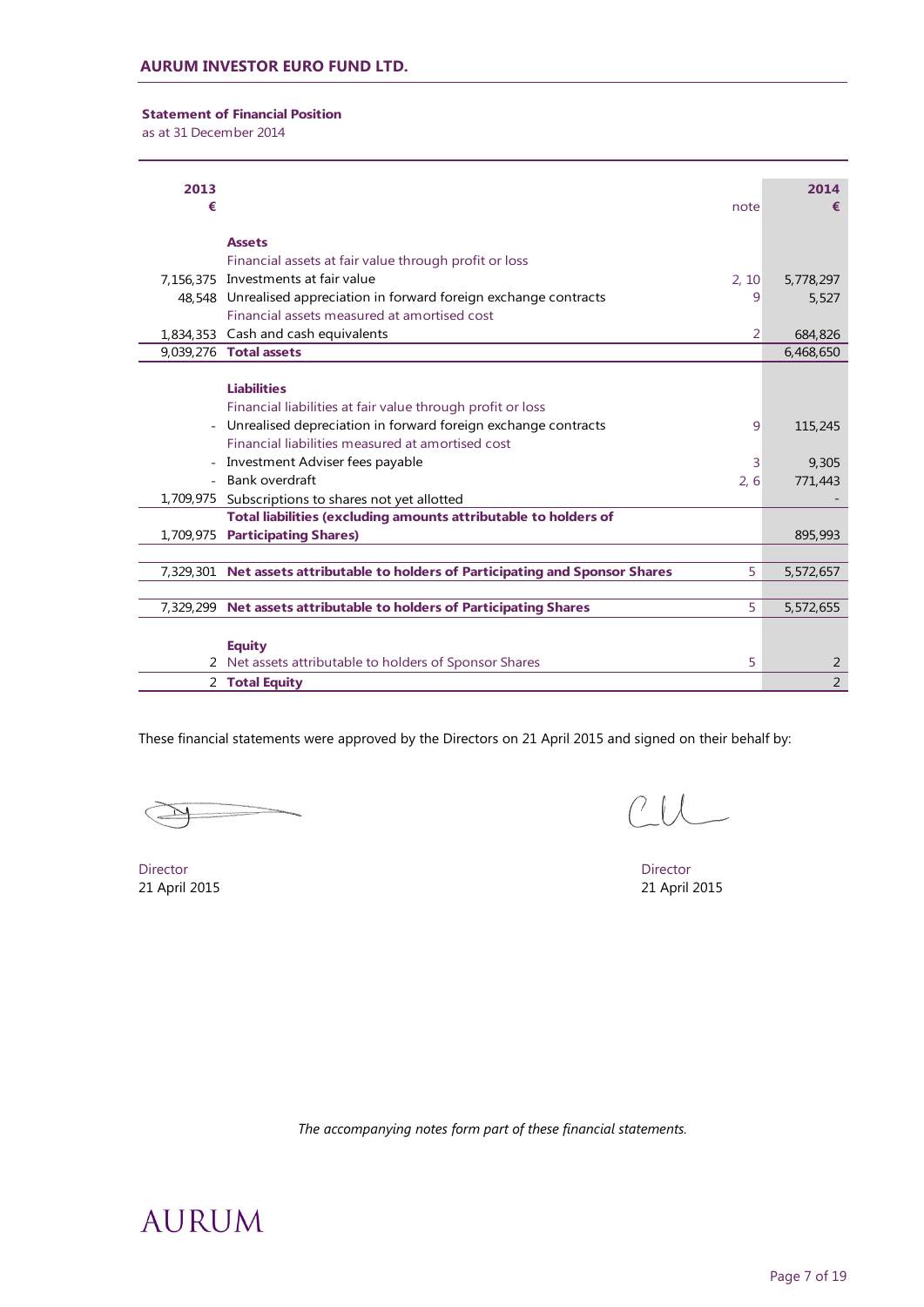## **Statement of Changes in Net Assets Attributable to Holders of Participating Shares**

for the year ended 31 December 2014

|                                                                                                | €              |
|------------------------------------------------------------------------------------------------|----------------|
| <b>Balance at 1 January 2014</b>                                                               | 7,329,299      |
|                                                                                                |                |
| Change in net assets attributable to holders of Participating Shares resulting from operations | 49,241         |
| Subscriptions during the year                                                                  | 1,709,975      |
| Redemptions during the year                                                                    | (3, 515, 860)  |
| <b>Balance at 31 December 2014</b>                                                             | 5,572,655      |
|                                                                                                |                |
| <b>Balance at 1 January 2013</b>                                                               | 32,828,694     |
|                                                                                                |                |
| Change in net assets attributable to holders of Participating Shares resulting from operations | 261,611        |
| Subscriptions during the year                                                                  | 810,169        |
| Redemptions during the year                                                                    | (26, 571, 175) |
| <b>Balance at 31 December 2013</b>                                                             | 7,329,299      |

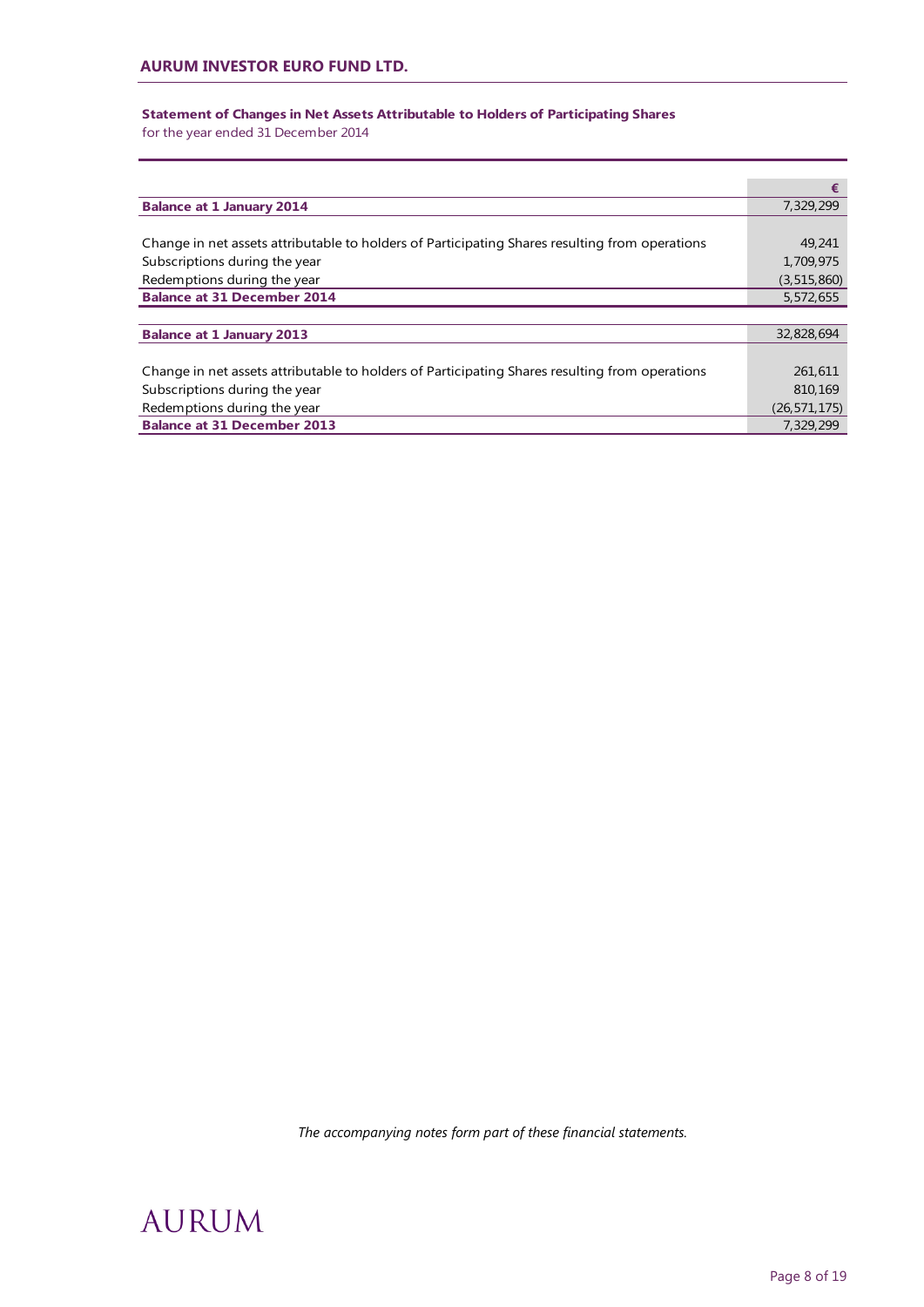## **Statement of Cash Flows**

for the year ended 31 December 2014

| 2013<br>€  |                                                                    | 2014<br>€     |
|------------|--------------------------------------------------------------------|---------------|
|            | <b>Cash flows from operating activities</b>                        |               |
|            | Change in net assets attributable to holders of Participating      |               |
|            | 261,611 Shares resulting from operations                           | 49,241        |
|            | (2,439,289) Purchase of investments                                | (578, 032)    |
|            | 27.070.613 Proceeds from sales of investments                      | 2,891,011     |
|            | Adjustment for non cash items and working capital                  |               |
|            | 2,773,057 Net unrealised loss/(gain) on investments and currencies | (471, 303)    |
|            | (1,921,829) Net realised loss on investments                       | (305, 332)    |
|            | Changes in operating assets and liabilities                        |               |
|            | (Decrease)/increase in payable                                     | 9,305         |
| 25,744,163 | Net cash inflow from operating activities                          | 1,594,890     |
|            | <b>Cash flows from financing activities</b>                        |               |
|            | 2,520,144 Subscriptions for shares                                 |               |
|            | (26,571,175) Redemption of shares                                  | (3, 515, 860) |
|            | (24,051,031) Net cash outflow from financing activities            | (3, 515, 860) |
|            |                                                                    |               |
|            | 1,693,132 Net increase/(decrease) in cash and cash equivalents     | (1,920,970)   |
|            |                                                                    |               |
|            | 141,221 Cash and cash equivalents at the beginning of the year     | 1,834,353     |
|            | 1,834,353 Cash and cash equivalents at the end of the year         | (86, 617)     |

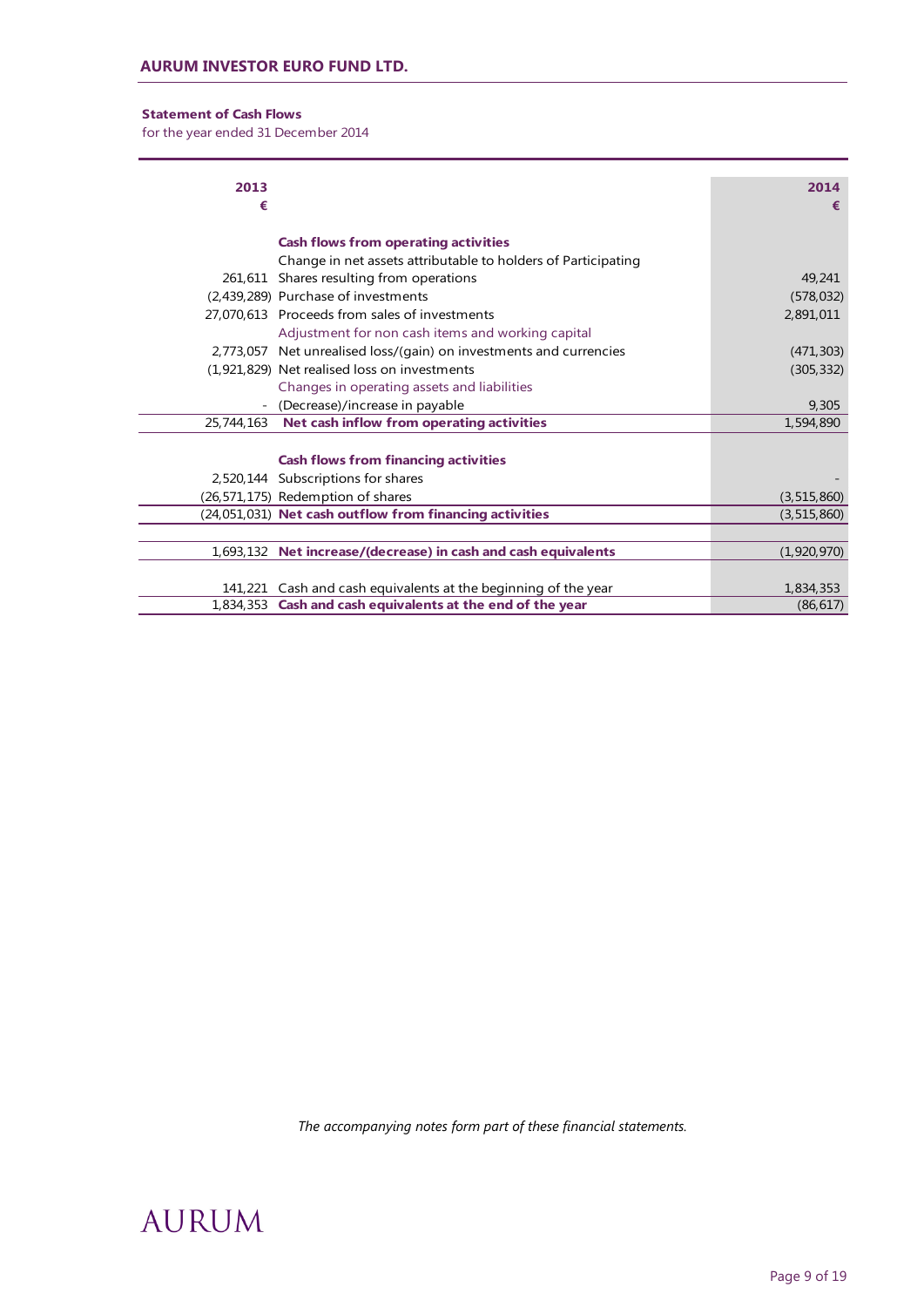## **1. General**

Aurum Investor Euro Fund Ltd. (the "Euro Fund" or the "Company") was incorporated in Bermuda on 30 October 2004 under the Companies Act 1981 as amended and acts as an investment company. Shares of the Euro Fund are denominated in euro. The Euro Fund is one of three Feeder Funds (the "Feeder Funds") comprising the Euro Fund, Aurum Investor Sterling Fund Ltd. (the "Sterling Fund") and Aurum Investor Dollar Fund Ltd. (the "Dollar Fund") that invest in Aurum Investor Fund Ltd. (the "Master Fund"). The other Feeder Funds have sterling and US dollar denominated shares respectively. The Euro Fund is listed on the Irish and Bermuda Stock Exchanges.

The Feeder Funds must solely invest into Participating Shares of the Master Fund, except in the case of the Sterling and Euro Funds in respect of currency hedging. The Participating Shares of the Master Fund are valued in US dollars. The Sterling and Euro Funds whilst investing into US dollar denominated Participating Shares of the Master Fund will, by appropriate currency hedging, seek to protect the value of their shares in sterling and euro terms irrespective of movements in currency values between the US dollar and their respective currencies. The Master Fund pays the fees of Administrators, Custodian, audit, formation and minor out of pocket expenses and Directors' fees of all Funds. Each Fund will otherwise bear its own costs and liabilities.

The Company's investment objective is to achieve long-term capital growth by investing in the Participating Shares of the Master Fund. The annual report and audited financial statements of the Master fund for the year ended 31 December 2014 form an integral part of the financial statements and should therefore be read in conjunction with these financial statements.

The audited financial statements were approved by the Board of Directors on 21 April 2015.

### **2. Significant Accounting Policies**

The significant accounting policies which have been applied are set out below.

#### Statement of compliance

The financial statements have been prepared in accordance with International Financial Reporting Standards ("IFRS") as issued by the International Accounting Standards Board ("IASB").

#### Basis of preparation

The financial statements have been prepared on a historical cost basis except for financial instruments classified at fair value through profit or loss that have been measured at fair value.

The accounting policies have been applied consistently by the Company and are consistent with those used in the previous year, other than for the effect of any new standards adopted.

The financial statements have been prepared on a going concern basis.

The functional currency of the Company is euro as the Directors have determined that this reflects the Company's primary economic environment. The presentation currency of the financial statements is also euro.

#### Changes in accounting policy

• The Company has adopted "Offsetting Financial Assets and Financial Liabilities (Amendments to IAS 32)" from 1 January 2014. The Company has no legally enforceable right to set-off, therefore the amendment did not have any impact on the Company's financial statements

### New standards and interpretations applicable to future reporting periods

There are standards and interpretations issued but not effective that have not been adopted in these financial statements:

 IFRS 9 "Financial instruments", effective for annual periods beginning on or after 1 January 2018, specifies how an entity should classify and measure financial assets and liabilities, including some hybrid contracts. The standard improves and simplifies the approach for classification and measurement of financial assets compared with the requirements of IAS 39. Most of the requirements in IAS 39 for classification and measurement of financial liabilities were carried forward unchanged.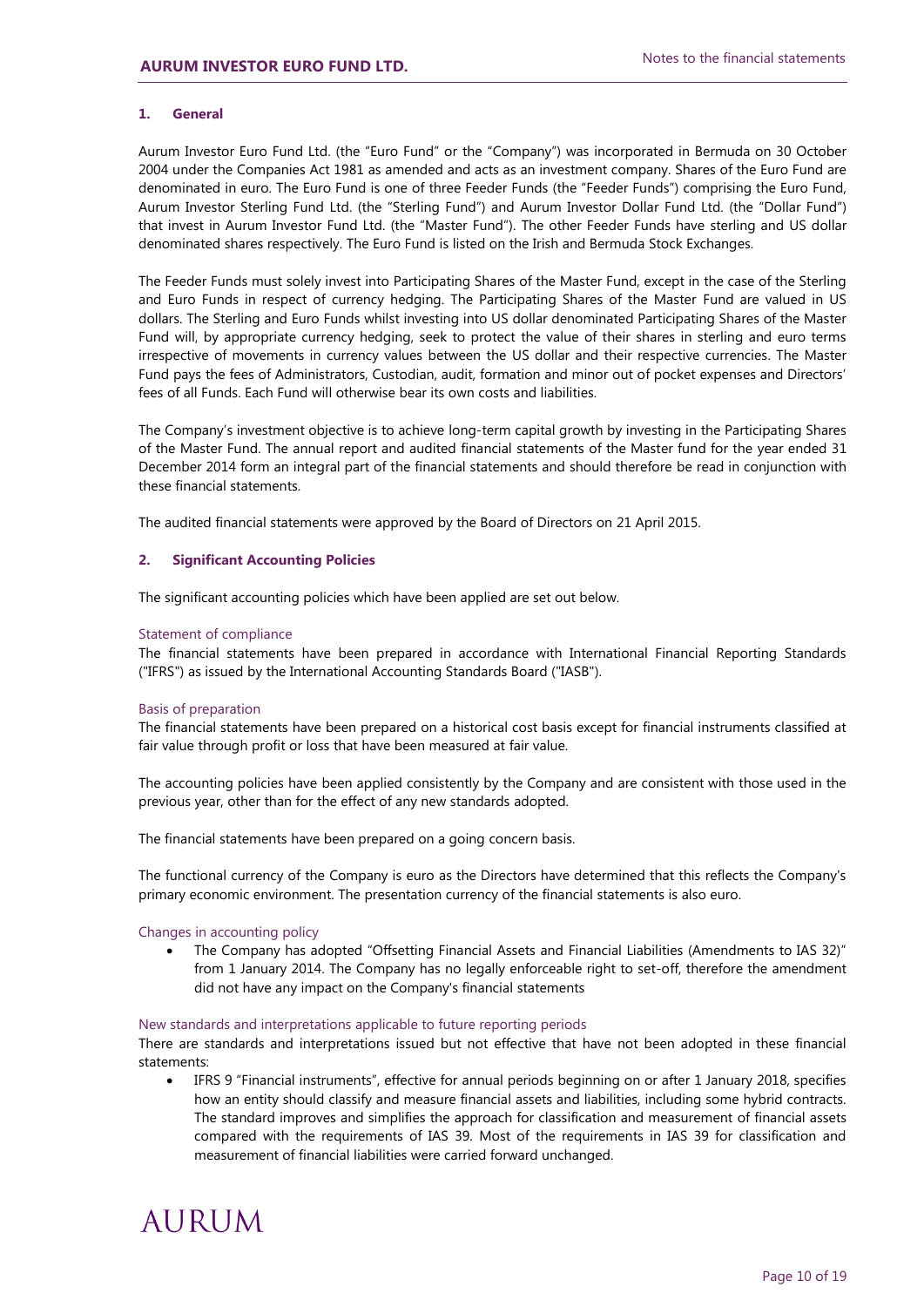## **2. Significant Accounting Policies (continued)**

### New standards and interpretations applicable to future reporting periods (continued)

The standard applies a consistent approach to classifying financial assets and replaces the numerous categories of financial assets in IAS 39, each of which had its own classification criteria. The standard is not expected to have a significant impact on the Company's financial position or performance, as it is expected that the Company will continue to classify its financial assets as being at fair value through profit or loss.

The Directors anticipate that the adoption of standards or interpretations currently in issue but not yet effective will have no material impact on the financial statements of the Company in the period of initial application.

#### Assets and liabilities

### *Investments*

The Company classifies its financial investments (assets and liabilities) into categories in accordance with IAS 39 "Financial Instruments: Recognition and Measurement".

The Company, on initial recognition, designates investments in the Master Fund at fair value through profit or loss as, in doing so, it results in more relevant information because the investments and related liabilities are managed as a group of financial assets and liabilities and performance is evaluated on a fair value basis and reported to key management personnel accordingly.

Forward Currency Contracts are categorised as held for trading as the Company does not designate any derivatives as hedges for hedge accounting purposes, as described under IAS 39.

Investments in the Master Fund are recorded at the net asset value per share as reported by the Administrator of the Master Fund at the measurement date. Where the Administrator is unable to provide net asset value per share, the Directors make their own assessment of value based on available information. In determining fair value, the Directors take into consideration, where applicable, the impact of suspensions of redemptions, liquidation proceedings, investments in side pockets and any other significant factors.

At 31 December 2014 there were no instances wherein the Administrator was unable to provide the net asset value per share or that the Directors considered it necessary to make any adjustment to the net asset value per share provided in order to arrive at fair value. Disclosures relating to the risks the Company may face as a result of its investment into the Master Fund are in note 8 'Financial Instruments and Risk Exposure'.

Investment transactions are recorded on the trade date at which point the Company becomes a party to the specific investment.

Financial assets and financial liabilities are measured initially at the transaction price on the trade date. Transaction costs are expensed immediately. After initial measurement, the Company measures financial instruments which are classified at fair value through profit and loss at their fair value. Changes in fair value are recorded within net gain on investments.

Purchases and sales of financial assets and financial liabilities are recognised using trade date accounting. Realised capital gains and losses on investment transactions are determined on the weighted average cost basis and are included in the Statement of Comprehensive Income. Unrealised capital gains and losses from a change in the fair value of investments are recognised in the Statement of Comprehensive Income, within net gain on investments.

#### *Financial assets at amortised cost*

Loans and receivables are non-derivative financial assets with fixed or determinable payments that are not quoted in an active market and they are carried at amortised cost. The Company includes in this category cash and cash equivalents, amounts receivable from brokers, if any, and other receivables. The amortised cost of a financial asset is the amount at which the instrument is measured at initial recognition (its fair value) adjusted for initial direct costs, minus principal repayments, plus or minus the cumulative amortisation, using the effective interest rate method, of any difference between the initial amount recognised and the maturity amount, minus any reduction for impairment.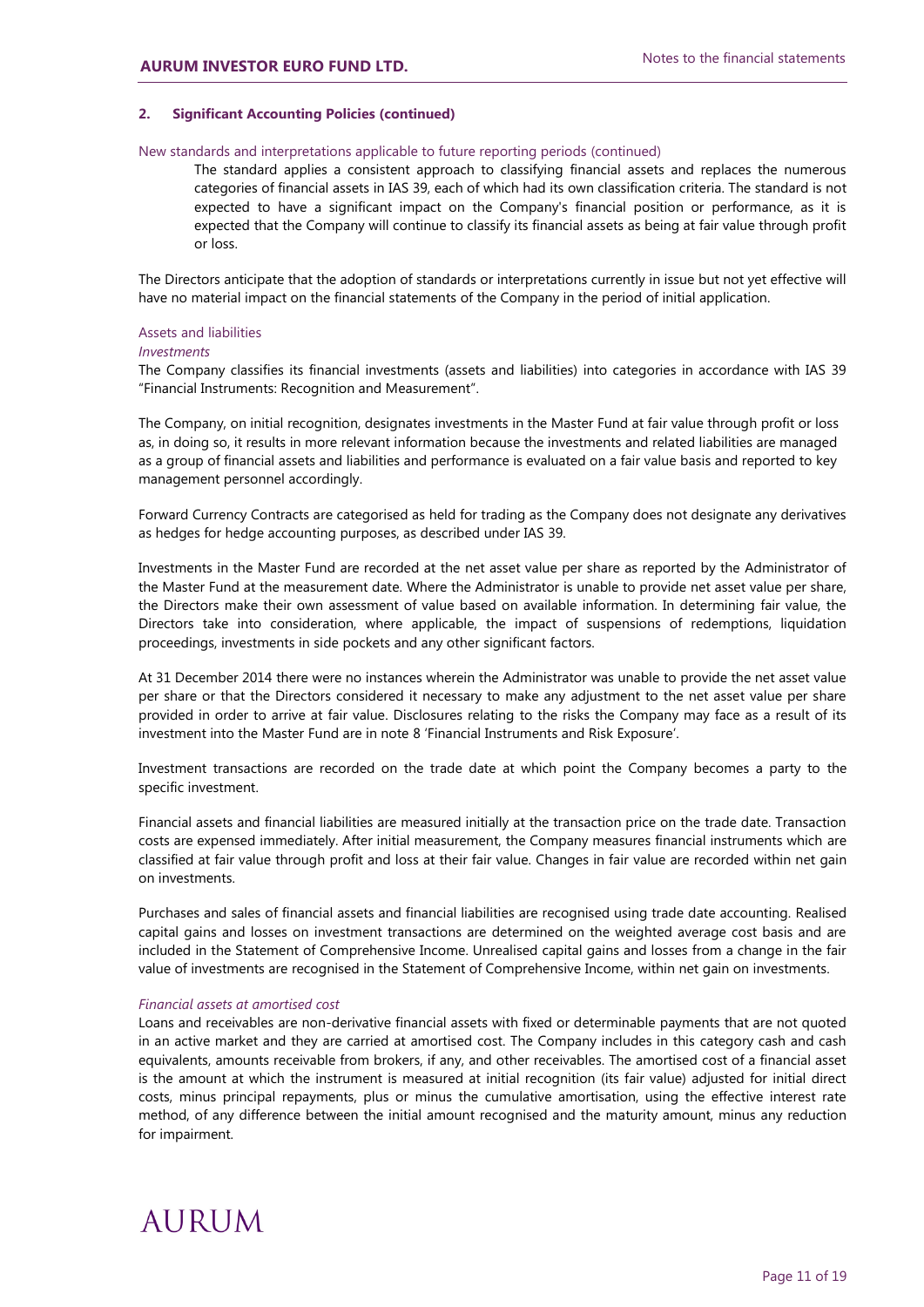### **2. Significant Accounting Policies (continued)**

Assets and liabilities (continued)

### *Financial liabilities at amortised cost*

The Company includes in this category expenses payable for investments purchased.

### *Offsetting*

Financial assets and liabilities are offset and the net amount presented in the Statement of Financial Position when, and only when, the Company has a legal right to set off the recognised amounts and it intends to either settle on a net basis or to realise the asset and settle the liability simultaneously.

For the year ended 31 December 2014, and 31 December 2013, there were no financial assets or liabilities subject to enforceable master netting arrangements or similar agreements which would require disclosure.

#### *Derecognition*

A financial asset is derecognised when the Company loses control over the contractual rights that comprise that asset. This occurs when the rights are realised, they expire or they are surrendered. A financial liability is derecognised when the obligation specified in the contract is discharged, cancelled or it expires.

#### *Participating Shares*

Under IFRS, Participating Shares redeemable at the Shareholder's option are classified as financial liabilities and the format of the Statement of Financial Position reflects this in accordance with IAS 32 "Financial Instruments: Presentation". The net assets attributable to holders of Participating Shares are stated at the redemption amount on the reporting date without discounting.

#### Sponsor Shares

Sponsor Shares are classified as equity based on the substance of the contractual arrangements between the Company and the Sponsor Shareholder and in accordance with the definition of equity instruments under IAS 32. The Sponsor Shareholder's equity is stated at amortised cost.

#### Translation of foreign currencies

Transactions in currencies other than euro are recorded at the rate prevailing on the date of the transaction. At each reporting date, non euro denominated monetary items and assets and liabilities measured at fair value are retranslated at the rate prevailing on the reporting date. Foreign currency exchange differences related to investments at fair value through profit or loss are included in net gain on investments. All other differences are reflected in net profit or loss for the year.

#### Net gain on investments

Net gain on investments includes all realised and unrealised fair value changes and foreign exchange differences, but excludes interest.

Net realised gain on investments is calculated using the average cost method.

#### Interest Income

Interest income is recognised in the Statement of Comprehensive Income for all interest bearing instruments on an effective interest rate yield basis.

#### Cash and Cash Equivalents and Bank Overdrafts

Cash and cash equivalents comprise cash balances held at banks. The bank overdrafts are repayable on demand. In the Statement of Cash Flows, cash and cash equivalent represents the net of any cash and cash equivalent amount and any short term overdrafts which are repayable on demand and form an integral part of the Company's cash management.

### Forward Foreign Currency Contracts

The fair value of open forward currency contracts is calculated as the difference between the contracted forward rate and the current forward rate that would close out the contract on the valuation date. Gains or losses arising on the settlement of forward foreign currency contracts are included in the net gain on investments in the Statement of Comprehensive Income.

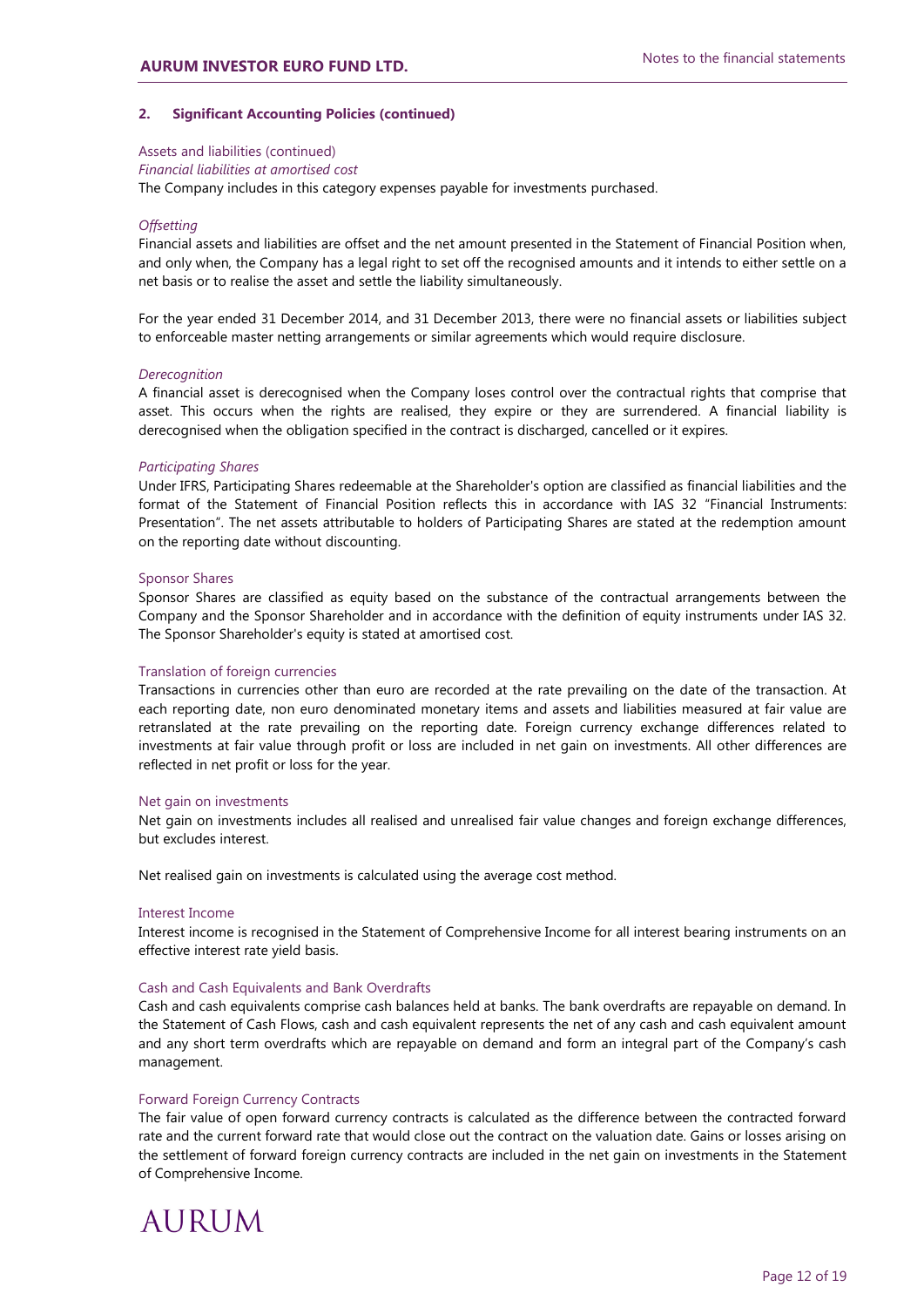## **2. Significant Accounting Policies (continued)**

## Expenses

All expenses are recognised in the Statement of Comprehensive Income on an accruals basis.

## Taxation

The Company has received an undertaking from the Ministry of Finance of Bermuda, under the Exempted Undertakings Tax Protection Act, 1966 exempting the Company from Bermuda income, profit, capital transfer or capital taxes, should such taxes be enacted, until 31 March 2035.

## Use of Estimates and Judgements

The preparation of financial statements in accordance with IFRS requires management to make estimates, judgements and assumptions that affect the reported amounts of assets and liabilities and disclosure of contingent assets and liabilities at the date of the financial statements and the reported amount of income and expenses during the year. Actual results could differ from those estimates.

Revisions to accounting estimates are recognised in the year in which an estimate is revised. The areas of estimates which have the most significant effect on the amounts recognised in the financial statements are disclosed within the Master Fund financial statements in note 10 'Financial Instruments and Risk Exposure' and note 11 'Fair Value Measurement' of those financial statements.

## Master Fund

The Master Fund is not considered to be a subsidiary of the Company as the Investment Adviser beneficially holds all general voting shares which give the holder the current ability to direct the activities that significantly affect the returns of both the Company and the Master Fund. IFRS 10's single control model states that an entity has control over an investee when it is exposed, or has rights, to variable returns from its involvement with the investee and has the ability to affect those returns through its power over the investee. The Directors are satisfied that the Master Fund does not meet the definition of a subsidiary in accordance with IFRS 10.

## Structured Entities

A structured entity is an entity that has been designed so that voting or similar rights are not the dominant factor in deciding who controls the entity, such as when any voting rights relate to administrative tasks only and the relevant activities are directed by means of contractual arrangements. A structured entity often has some or all of the following features or attributes; restricted activities, a narrow and well-defined objective, such as to provide investment opportunities for investors by passing on risks and rewards associated with the assets of the structured entity to investors, insufficient equity to permit the structured entity to finance its activities without subordinated financial support and financing in the form of multiple contractually linked instruments to investors that create concentrations of credit or other risks.

The Company has determined that its investment in the Master Fund represents an investment in an unconsolidated structured entity. The Master Fund finances its operations by issuing redeemable shares which are puttable at the holders' option and entitle the holder to a proportional stake in the Master Fund's net assets. The change in fair value of the Company's holding in the Master Fund is included in the Statement of Comprehensive Income within net gain on investments.

The Directors believe that the requirements of IFRS 12, in relation to structured entities, are observed by appending the Master Fund financial statements to the Company's financial statements.

## **3. Investment Adviser and Incentive Fee**

From 1 April 2014, the Company paid the Investment Adviser an annual percentage fee (the "Investment Adviser Fee") and a performance related fee in respect of each class of share where certain performance criteria have been met (the "Incentive Fee"). Both the Investment Adviser Fee and Incentive Fee are calculated monthly and paid monthly in arrears.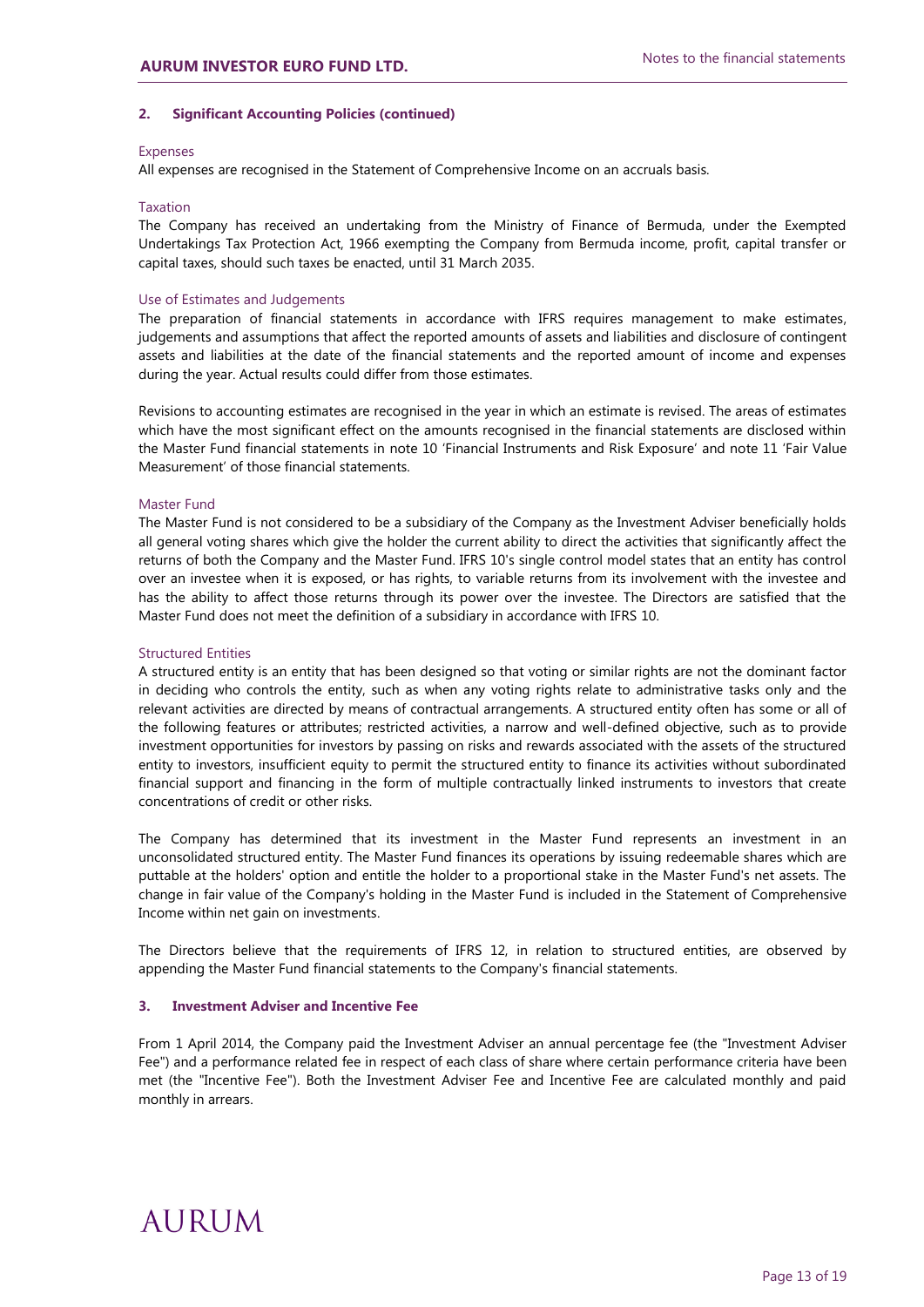## **3. Investment Adviser and Incentive Fee (continued)**

The Investment Adviser Fee and Incentive Fee are calculated based on a percentage of the Gross Asset Value of the Company as at the relevant month end. The Gross Asset Value means the value of the assets of the Company at a valuation point less the liabilities and accrued expenses of the Company other than liabilities that relate to Investment Adviser Fees, Incentive Fees, Administrator Fees, Custodian Fees, Directors' Fees, Audit Fees, Formation Expenses and Sundry Expenses each as incurred with respect to the valuation period ending on such valuation point.

The Incentive Fee is equal to the number of Participating Shares in the Company multiplied by a percentage of the amount by which the Gross Asset Value per Participating Share on a valuation day exceeds the higher of:

- (i) The Base Value: the Net Asset Value per Participating Share on the Base Date increased by the relevant hurdle of 1/12 of the annualised hurdle rate multiplied by the number of performance fee periods since the last Base Date. The Base Date is the last valuation day in the immediately preceding calendar year or, if later, the first valuation day in respect of a share class; or
- (ii) The High Water Mark: the Net Asset Value per Participating Share on the last valuation day upon which an Incentive Fee was crystallised or, if higher, the initial Net Asset Value per Participating Share upon inception of that share class.

The percentage fees applicable to each share class are as follows:

| <b>Investment Adviser</b>            |       |               | <b>Incentive Fee</b> |
|--------------------------------------|-------|---------------|----------------------|
| <b>Share Class</b>                   | Fee   | Incentive Fee | Hurdle               |
| Standard Euro Share Class Restricted | 2.00% | 15.00%        | 10.00%               |

In so far as the Master Fund invests in other Aurum Funds no fees were payable on the amount so invested in addition to those already charged by such Aurum Funds.

Prior to 1 April 2014, the Investment Adviser Fee and Incentive Fee were paid by the Master Fund. The Master Fund ceased to pay such fees as of that date. Please refer to the Master Fund financial statements for notes regarding fees paid by the Master Fund.

## **4. Fees**

The Company pays no direct fees other than the Investment Adviser Fee and Incentive Fee outlined in note 3. Please refer to the accompanying Master Fund financial statements for notes regarding fees paid by the Master Fund

## **5. Share Capital and Net Asset Value per Participating Share**

|                                                                                     | <b>December</b><br>2014 | <b>December</b><br>2013 |
|-------------------------------------------------------------------------------------|-------------------------|-------------------------|
| Authorised share capital of €0.002 par value per share                              |                         |                         |
| 1,000 Sponsor Shares (presented as equity in accordance with IAS 32)                |                         |                         |
| 4,699,000 Participating Shares (presented as a liability in accordance with IAS 32) | 9,398                   | 9.398                   |
| <b>Authorised share capital</b>                                                     | 9,400                   | 9,400                   |

All of the Sponsor Shares have been issued to and are beneficially owned by the Investment Adviser. The Sponsor Shares do not carry the right to participate in the assets of the Company in a winding up, except to the extent of repayment of par value paid in cash, nor in any dividends or other distribution of the Company so long as any Participating Shares are in issue.

The Participating Shares are entitled to receive, to the exclusion of the Sponsor Shares, any dividends which may be declared by the Board of the Company and, upon the winding up of the Company, their par value and any surplus remaining after paying to the holders of the Sponsor Shares the par value of the Sponsor Shares (to the extent actually paid up in cash). The Sponsor Shares have the general voting powers of the Company and the holders of Participating Shares are entitled to receive notice of and attend all general meetings of the members.

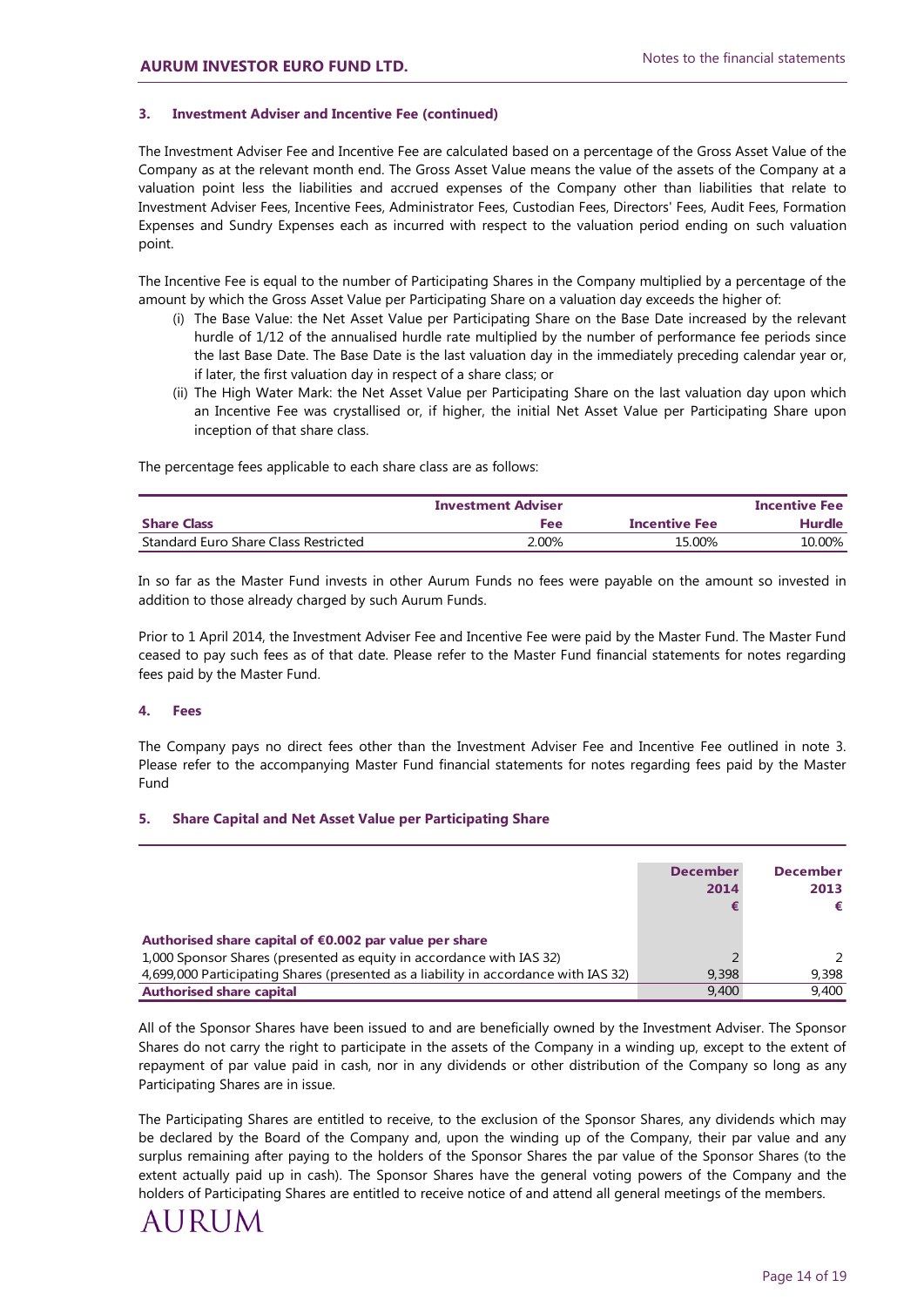## **5. Share Capital and Net Asset Value per Participating Share (continued)**

|                                    | Number of                   |                                    | Number of                   |
|------------------------------------|-----------------------------|------------------------------------|-----------------------------|
|                                    | <b>Participating Shares</b> |                                    | <b>Participating Shares</b> |
| Opening at 1 January 2014          | 55,941.08                   | Opening at 1 January 2013          | 255,361.59                  |
| Issued during the year             | 13,052.25                   | Issued during the year             | 6,249.25                    |
| Redeemed during the year           | (26, 882.32)                | Redeemed during the year           | (205, 669.76)               |
| <b>Closing at 31 December 2014</b> | 42,111.01                   | <b>Closing at 31 December 2013</b> | 55,941.08                   |

The Net Asset Value per Participating Share is calculated by dividing the net assets attributable to holders of Participating Shares included in the Statement of Financial Position by the number of Participating Shares in issue at the year end.

From time to time the Master Fund may invest in Investee Funds that may be part of an Initial Public Offering ("IPO"), gains or losses related to an IPO may not be attributed to Participating Shareholders that have elected to be treated as restricted persons under US FINRA rules 5130 and 5131. Therefore, such gains or losses are attributed to Participating Share Classes designated as 'Unrestricted' as they arise on a proportional basis.

## **Statement of Changes in Sponsor and Participating Shares** for the year to 31 December 2014

| <b>Statement of Changes in Sponsor and Participating Shares</b>                                                                                                   | <b>Sponsor</b><br><b>Shares</b> | <b>Standard</b><br><b>Euro Share</b><br><b>Class</b><br><b>Restricted</b> | <b>Total</b>                       |
|-------------------------------------------------------------------------------------------------------------------------------------------------------------------|---------------------------------|---------------------------------------------------------------------------|------------------------------------|
|                                                                                                                                                                   | €                               | €                                                                         | €                                  |
| <b>Balance at 1 January 2014</b>                                                                                                                                  | 2                               | 7,329,299                                                                 | 7,329,301                          |
| Change in net assets attributable to holders of Participating Shares<br>resulting from operations<br>Subscriptions during the year<br>Redemptions during the year |                                 | 49.241<br>1,709,975<br>(3, 515, 860)                                      | 49,241<br>1,709,975<br>(3,515,860) |
| <b>Balance at 31 December 2014</b>                                                                                                                                | 2                               | 5,572,655                                                                 | 5,572,657                          |
| Number of Participating Shares in issue                                                                                                                           | n/a                             | 42,111.01                                                                 | 42,111.01                          |
| <b>Net Asset Value Per Participating Share</b>                                                                                                                    | n/a                             | 132.33                                                                    | n/a                                |

| <b>Statement of Changes in Sponsor and Participating Shares</b>                                                                                                   | <b>Sponsor</b><br><b>Shares</b><br>€ | <b>Standard</b><br><b>Euro Share</b><br><b>Class</b><br><b>Restricted</b><br>€ | <b>Total</b>                         |
|-------------------------------------------------------------------------------------------------------------------------------------------------------------------|--------------------------------------|--------------------------------------------------------------------------------|--------------------------------------|
| <b>Balance at 1 January 2013</b>                                                                                                                                  | $\overline{2}$                       | 32,828,694                                                                     | 32,828,696                           |
| Change in net assets attributable to holders of Participating Shares<br>resulting from operations<br>Subscriptions during the year<br>Redemptions during the year |                                      | 261,611<br>810,169<br>(26, 571, 175)                                           | 261,611<br>810,169<br>(26, 571, 175) |
| <b>Balance at 31 December 2013</b>                                                                                                                                | 2                                    | 7,329,299                                                                      | 7,329,301                            |
| Number of Participating Shares in issue                                                                                                                           | n/a                                  | 55,941.08                                                                      | 55,941.08                            |
| <b>Net Asset Value Per Participating Share</b>                                                                                                                    | n/a                                  | 131.01                                                                         | n/a                                  |

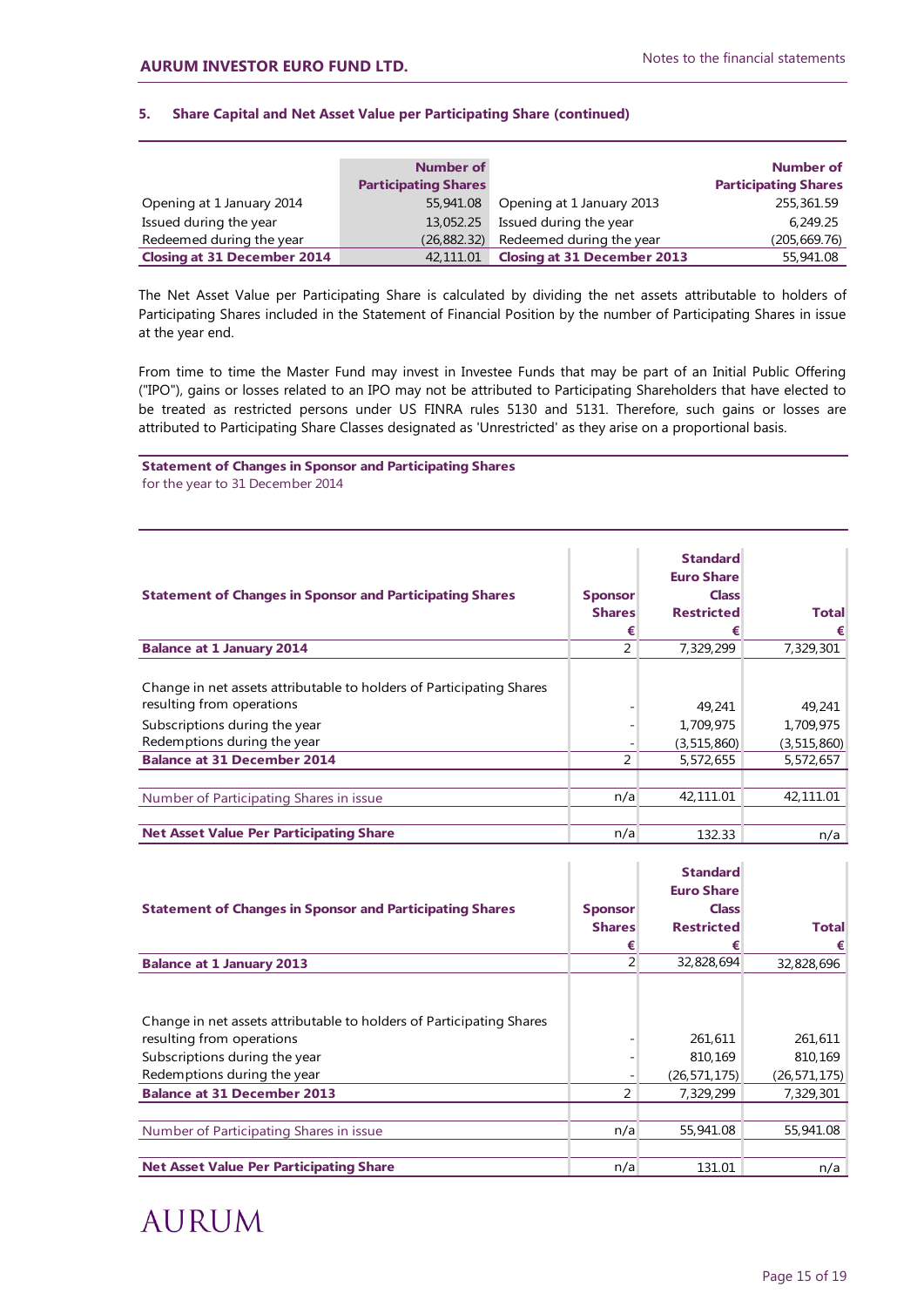## **6. Bank Overdraft**

The Company has a facility with Northern Trust Company, London Branch and any outstanding bank overdraft is secured over the portfolio of the Company. This facility was transferred from Northern Trust (Guernsey) Limited on 17 May 2014.

## **7. Related Parties**

In accordance with IAS 24 "Related Party Disclosures" the related parties to the Company are outlined below.

The Company's connected and related parties include the Directors, the Administrator, the Investment Adviser and the Custodian.

### **Directors**

Mrs T Gibbons and Mr A Hopkin are Directors of the Investment Adviser. Mr C C Morris, Mr C Gundle and Mr D R Cottingham are Directors of, and directly and indirectly hold shares in, the Investment Adviser. Mr D R Cottingham and Mr C C Morris are Directors of Global Fund Services Ltd., the Bermuda Administrator. Mr A Hopkin and Mr C C Morris are Directors of Continental Sponsors Ltd., the sponsoring broker on the Bermuda Stock Exchange.

Ms M O'Caoimh is employed by an associate of the Irish Administrator as Senior Vice President.

The Investment Adviser is also the sponsor and adviser to a number of other investment companies and the Directors of the Company and the Investment Adviser may serve as Directors of such companies.

Persons connected to the Directors, as defined under the Irish Stock Exchange listing requirements, directly and indirectly own all of the Sponsor Shares of the Company. At 31 December 2014, Directors and persons so connected held the following Participating Shares in the Company.

|                                |          | Number of shares |  |  |
|--------------------------------|----------|------------------|--|--|
|                                | 2014     | 2013             |  |  |
| Mr C Gundle                    | 457.15   | 376.02           |  |  |
| Connected persons of Directors | 861.36   | 776.40           |  |  |
|                                | 1,318.51 | 1,152.42         |  |  |

## **8. Financial Instruments and Risk Exposure**

The Company invests all its assets, other than currency hedging, into the Master Fund which is exposed to market risk, credit risk and liquidity risk arising from the financial instruments it holds. These risks are explained in the financial statements of the Master Fund which are attached. Financial instruments include investments, cash, interest receivable, dividends receivable, subscriptions receivable, bank overdrafts, accrued expenses, redemptions payable and Participating Shares presented as financial liabilities. The carrying value of these financial instruments in the financial statements approximates their fair value. For the year ended 31 December 2014 all other assets and liabilities, other than investments at fair value, whose carrying amounts approximate fair value would have been considered to be classified within Level 2 of the fair value hierarchy if such classification was required.

The Master Fund and the Feeder Funds operate as an integrated structure whereby the Feeder Funds invest solely into the Master Fund except in respect of currency hedging. Total subscriptions made by the Company into the Master Fund during the year were €578,032 (2013: €2,439,289) and total redemptions made by the Company out of the Master Fund during the year were €2,891,011 (2013: €27,070,613).

As at 31 December 2014, and 31 December 2013, the Company had no capital commitment obligations and no amounts were due from the Company for unsettled purchases. The Company invests into the Master Fund by purchasing the Master Fund's redeemable Participating Shares. The Master Fund allows redemption of these shares on a monthly basis with a 90 day notification period.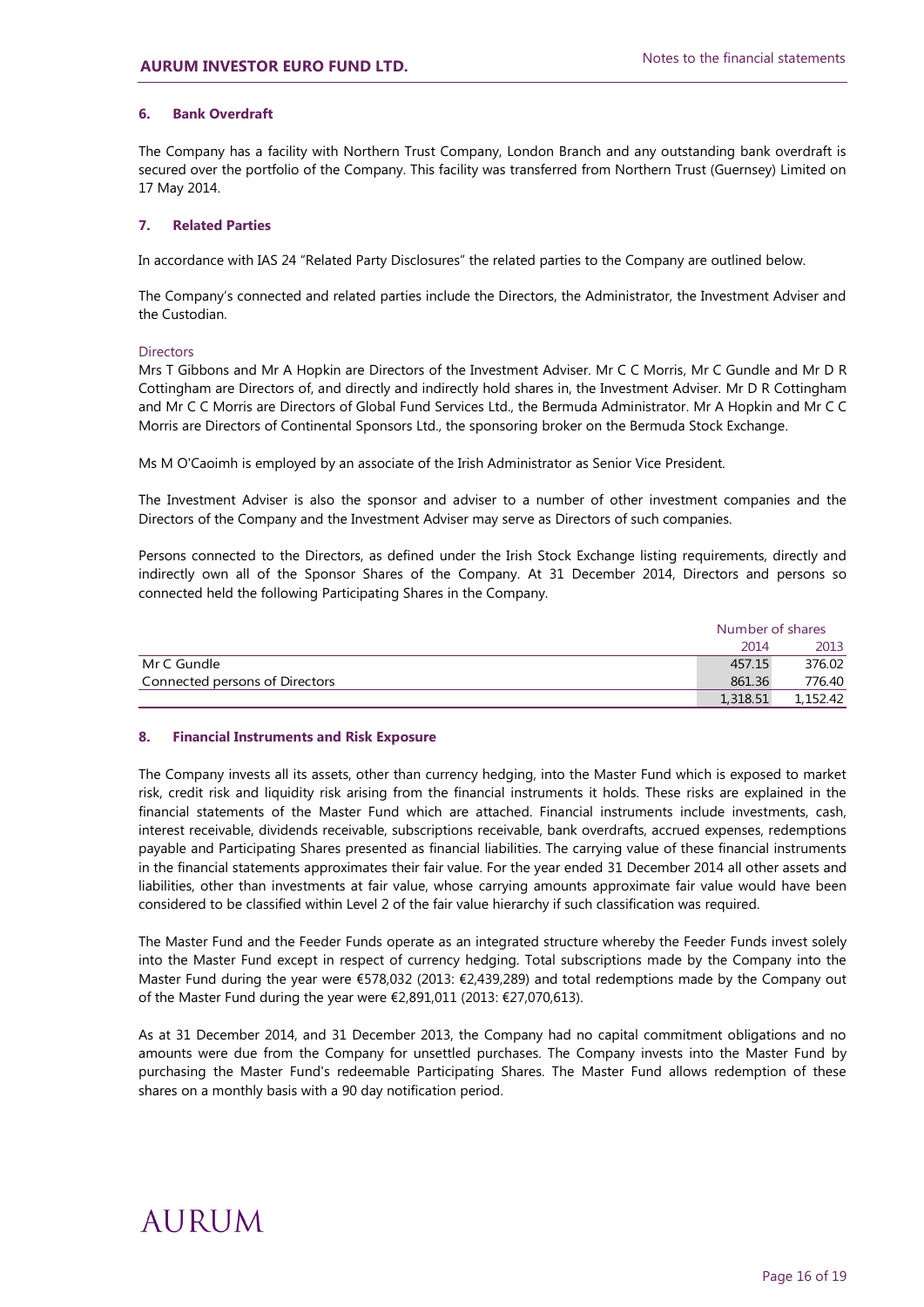## **8. Financial Instruments and Risk Exposure (continued)**

Movements in the fair value of the Master Fund's portfolio and corresponding movements in the fair value of the Company may expose the Company to a profit or loss.

The Company is exposed to currency risk in pursuit of its investment objective, set out in note 1 "General". The currency risk is managed on a monthly basis using Forward Foreign Exchange Contracts.

At the Statement of Financial Position date there was a net exposure to currency risk:

| As at 31 December 2014 |                                 |                                  |                                                   |                          |
|------------------------|---------------------------------|----------------------------------|---------------------------------------------------|--------------------------|
| Currency               | <b>Non-Monetary Assets</b><br>€ | <b>Monetary Liabilities</b><br>€ | Forward Foreign<br><b>Exchange Contracts</b><br>€ | <b>Net Exposure</b><br>€ |
| US dollar              | 5,778,297                       | (771, 443)                       | (4, 979, 729)                                     | 27,125                   |
|                        |                                 |                                  |                                                   |                          |
| As at 31 December 2013 |                                 |                                  |                                                   |                          |
| Currency               | <b>Non-Monetary Assets</b><br>€ | <b>Monetary Liabilities</b><br>€ | Forward Foreign<br><b>Exchange Contracts</b><br>€ | <b>Net Exposure</b><br>€ |

## **9. Net Forward Foreign Exchange Contracts**

As at 31 December 2014, the Company had entered into and not closed Forward Foreign Exchange Contracts to hedge the value of the Company's portfolio. The contracts were with the Custodian.

US dollar 7,681,390 - (7,605,431) 75,959

|  | <b>Open Forward Foreign Currency Transactions at 31 December 2014</b> |
|--|-----------------------------------------------------------------------|
|--|-----------------------------------------------------------------------|

| <b>Currency Sold</b> | <b>Currency Bought</b> | <b>Currency Rate</b> | Maturity date    | Unrealised<br>Gain/(Loss)<br>€ |
|----------------------|------------------------|----------------------|------------------|--------------------------------|
|                      |                        |                      |                  |                                |
| € 204,205            | US\$                   | 0.8005               | 31 January 2015  | 5,527                          |
| US\$ 2,019,225       | €                      | 1.2169               | 31 March 2015    |                                |
| € 238,564            | US\$                   | 0.8222               | 31 January 2015  |                                |
| € 238,547            | US\$                   | 0.8222               | 28 February 2015 |                                |
| US\$ 2,564,456       | €                      | 1.2548               | 31 January 2015  | (64, 812)                      |
| US\$ 2,309,374       | €                      | 1.2495               | 28 February 2015 | (50, 433)                      |

(109,718)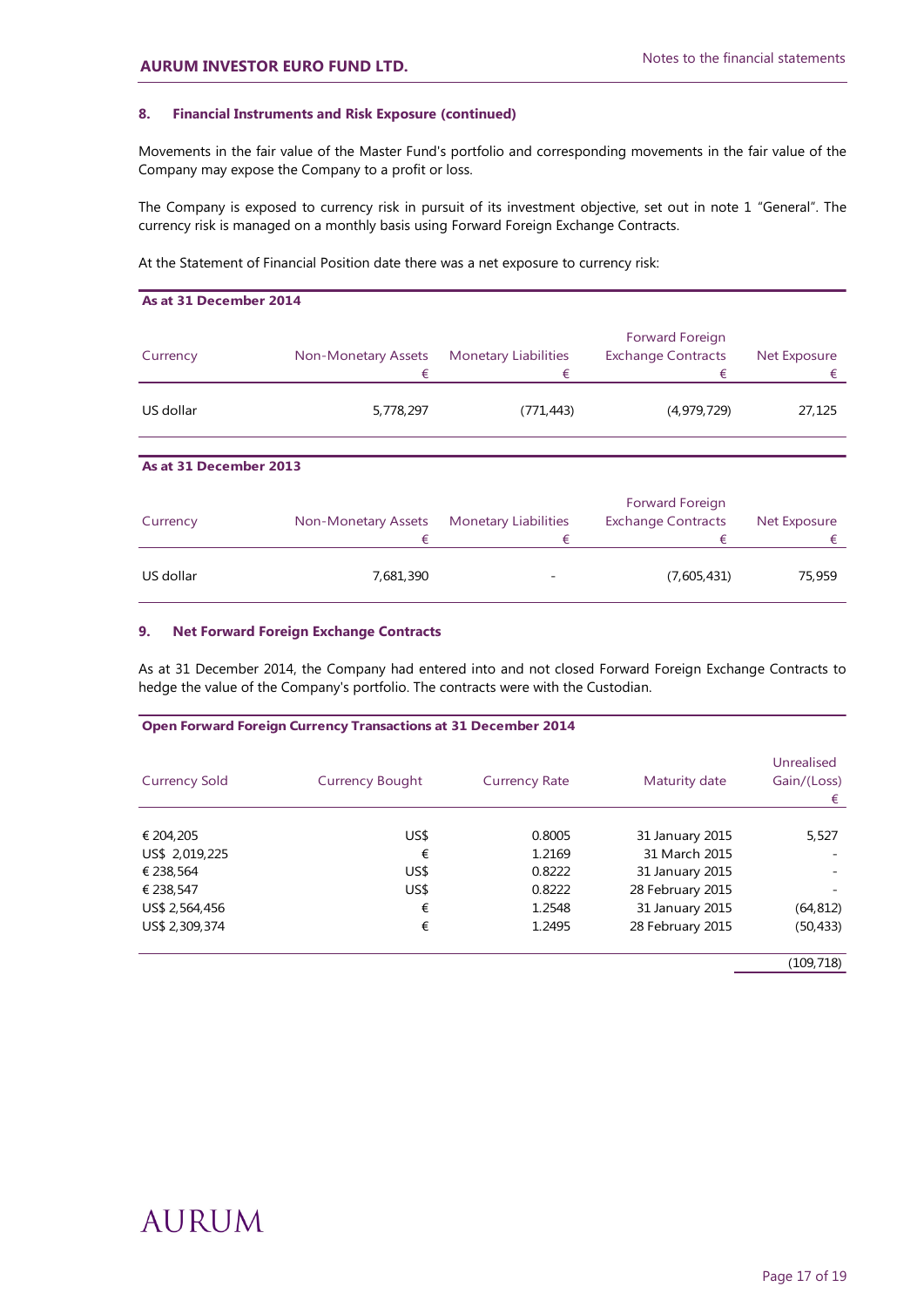## **9. Net Forward Foreign Exchange Contracts (continued)**

| <b>Currency Sold</b> | <b>Currency Bought</b> | <b>Currency Rate</b> | Maturity date    | Unrealised<br>Gain<br>€ |
|----------------------|------------------------|----------------------|------------------|-------------------------|
| US\$ 3,261,029       | €                      | 1.3607               | 28 February 2014 | 28,987                  |
| US\$ 3,204,401       | €                      | 1.3662               | 31 January 2014  | 19,055                  |
| US\$ 56,627          | €                      | 1.3606               | 31 January 2014  | 506                     |
| US\$ 230,857         | €                      | 1.3774               | 31 January 2014  |                         |
| US\$ 230,857         | €                      | 1.3774               | 28 February 2014 |                         |
| US\$ 3,491,886       | €                      | 1.3774               | 31 March 2014    |                         |
|                      |                        |                      |                  | 48,548                  |

#### **Open Forward Foreign Currency Transactions at 31 December 2013**

## **10. Fair Value Measurement**

The fair value hierarchy prioritises the inputs to valuation techniques used to measure fair value. The categorisation of assets and liabilities within the hierarchy is explained in note 11 of the Master Fund's notes to the financial statements.

The following table represents the financial instruments carried on the Statement of Financial Position at fair value by level within the valuation hierarchy, under IFRS 13, as at 31 December 2014:

| Financial assets and liabilities at fair value through profit or loss at 31 December 2014 |                                                                           |           |                          |            |
|-------------------------------------------------------------------------------------------|---------------------------------------------------------------------------|-----------|--------------------------|------------|
|                                                                                           | Level 1<br>Level 2<br>Level 3                                             |           |                          | Total      |
|                                                                                           | €                                                                         | €         | €                        | €          |
|                                                                                           |                                                                           |           |                          |            |
| Aurum Investor Fund Ltd.                                                                  |                                                                           | 5,778,297 |                          | 5,778,297  |
| Net unrealised depreciation on Forward Foreign Exchange                                   |                                                                           | (109,718) | $\overline{\phantom{a}}$ | (109, 718) |
| Contracts                                                                                 |                                                                           |           |                          |            |
| Financial assets and liabilities at fair value through profit or loss at 31               |                                                                           |           |                          |            |
| December 2014                                                                             |                                                                           | 5,668,579 |                          | 5,668,579  |
|                                                                                           |                                                                           |           |                          |            |
|                                                                                           | Financial assets at fair value through profit or loss at 31 December 2013 |           |                          |            |

| . .                                                                                              | Level 1<br>€ | Level 2<br>€        | Level 3 | Total               |
|--------------------------------------------------------------------------------------------------|--------------|---------------------|---------|---------------------|
| Aurum Investor Fund Ltd.<br>Net unrealised appreciation on Forward Foreign Exchange<br>Contracts | -            | 7,156,375<br>48.548 |         | 7,156,375<br>48,548 |
| Financial assets at fair value through profit or loss at 31<br>December 2013                     | ۰            | 7,204,923           | ۰       | 7,204,923           |

There were no transfers between Levels 1, 2 or 3 assets held in either year.

No investments have been classified within Level 3 at any time during the year, consequently no reconciliation of Level 3 fair value measurements is required.

For the year ended 31 December 2014 all other assets and liabilities, other than Investments at fair value, whose carrying amounts approximate fair value would have been considered to be classified within Level 2 of the fair value hierarchy if such classification was required.